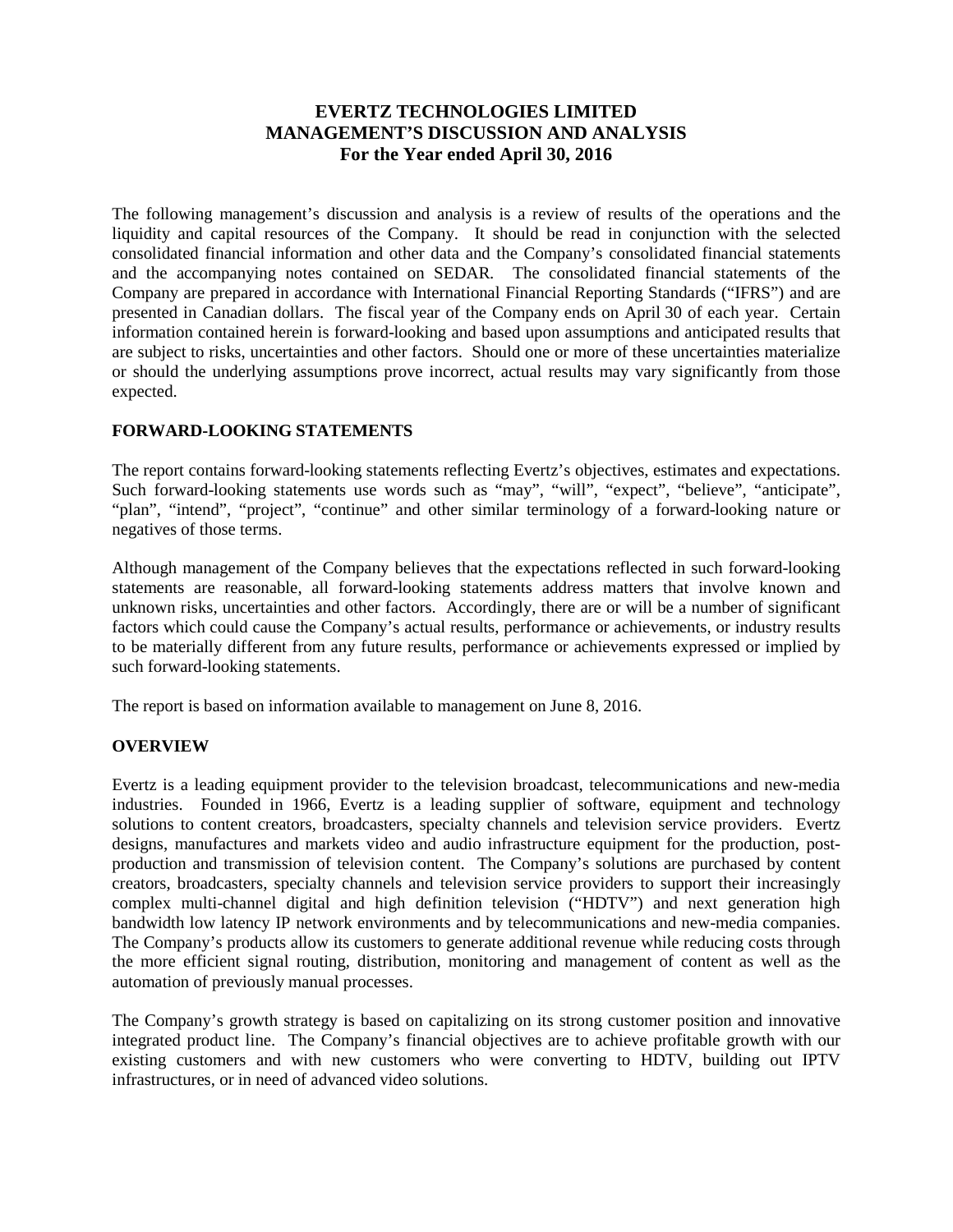Our plan is to bring to market the new technologies that we have invested heavily in for the past several years. These technologically superior solutions help to enable our broadcast, cable, telco, satellite, content creator and new media customers to address and implement their video infrastructure requirements.

Our broadcast customers continue to operate in a challenging economic environment which impacts their ability to incur capital expenditures and often results in projects being scaled back or postponed to later periods.

While it does appear that industry conditions are showing some improvement in certain geographical areas, it is unclear what the time frame will be for our customers to convert this to equipment purchases.

# **SIGNIFICANT ACCOUNTING POLICIES**

Outlined below are those policies considered particularly significant:

#### *Basis of Measurement*

These financial statements have been prepared on the historical cost basis except for certain financial assets and liabilities which are stated at fair value. Historical cost is generally based on the fair value of the consideration given in exchange for assets.

#### *Functional and Presentation Currency*

These financial statements are presented in Canadian dollars, which is the Company's functional currency. All financial information presented in Canadian dollars has been rounded to the nearest thousand, except per share amounts.

#### *Basis of Consolidation*

These financial statements incorporate the financial statements of the Company and entities controlled by the Company (its subsidiaries). Control is achieved where the Company has power over an entity, has exposure or rights to variable returns from its involvement with the entity and has the ability to use its power over the entity to affect the amount of the investor's returns.

The results of subsidiaries acquired or disposed of are included in the consolidated statements of earnings and comprehensive earnings from the effective date of acquisition of control and up to the effective date of disposal of control, as appropriate. Total comprehensive earnings of subsidiaries is attributed to the owners of the Company and to the non-controlling interests even if this results in the non-controlling interests having a deficit balance.

All intra-Company transactions, balances, income and expenses are eliminated in full on consolidation.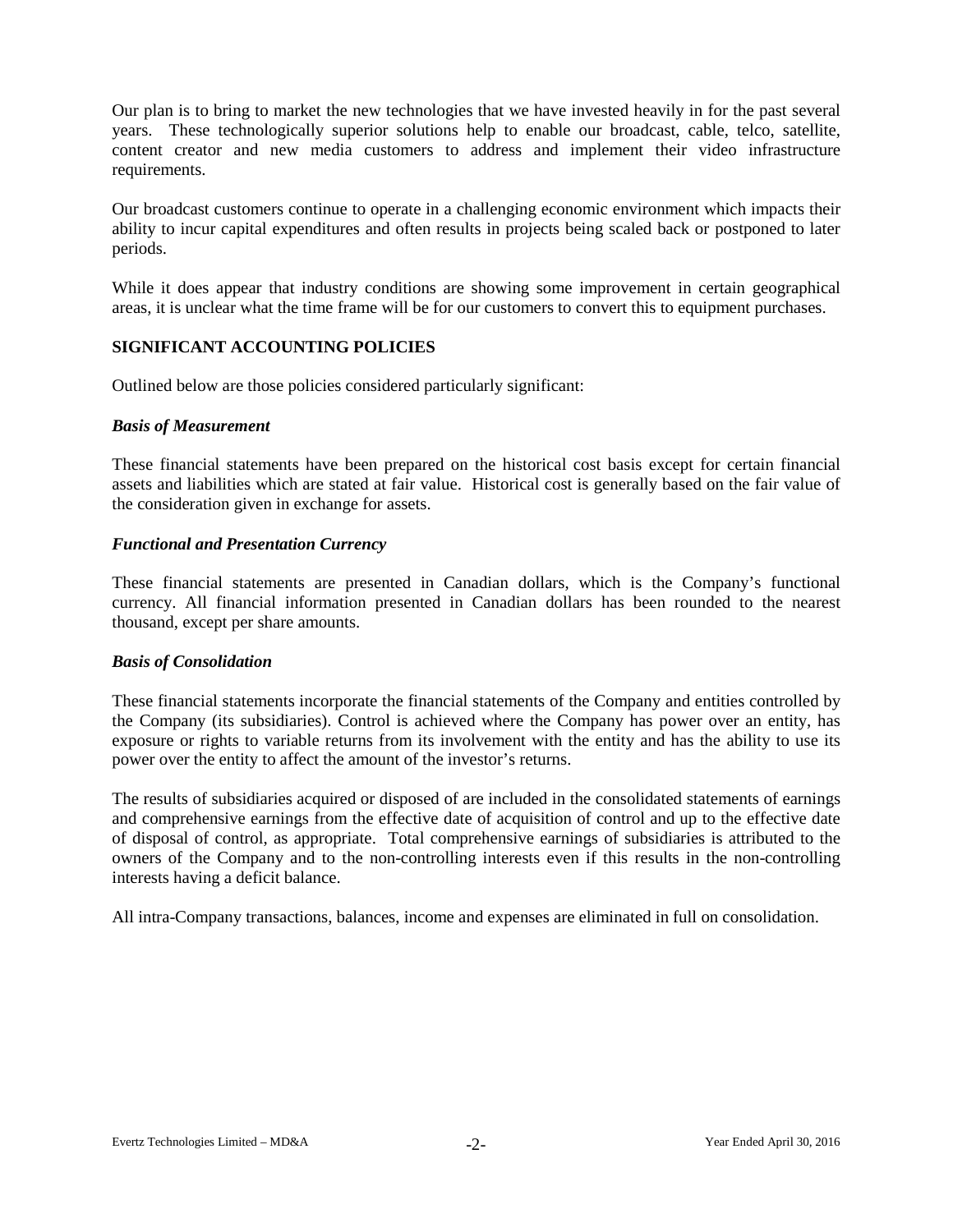# *Business Combinations*

Business combinations are accounted for using the acquisition method. The cost of the acquisition is measured at the aggregate of the fair values, at the date of acquisition, of assets transferred, liabilities incurred or assumed, and equity instruments issued by the Company. The acquiree's identifiable assets and liabilities assumed are recognized at their fair value at the acquisition date. Acquisition-related costs are recognized in earnings as incurred. Any contingent consideration is measured at fair value on date of the acquisition and is included as part of the consideration transferred. The fair value of the contingent consideration liability is re-measured at each reporting date with corresponding gain/loss recognized in earnings. The excess of the consideration over the fair value of the net identifiable assets and liabilities acquired is recorded as goodwill.

On an acquisition by acquisition basis, any non-controlling interest is measured either at the fair value of the non-controlling interest or at the fair value of the proportionate share of the net identifiable assets acquired. Goodwill arising on an acquisition of a business is carried at cost as established at the date of acquisition of the business less accumulated impairment losses, if any.

### *Revenue Recognition*

Revenue is measured at the fair value of consideration received or receivable, net of discounts and after eliminating intercompany sales.

Where revenue arrangements have separately identifiable components, the consideration received or receivable is allocated to each identifiable component and the applicable revenue recognition criteria are applied to each of the components.

Revenue is derived from the sale of hardware and software solutions including related services, training and commissioning. Revenue from sales of hardware and software are recognized upon shipment, provided that the significant risks and rewards of ownership have been transferred to the customer, the Company retains neither continuing managerial involvement to the degree usually associated with ownership nor effective control over the goods sold, revenue can be reliably measured and its probable that the economic benefits will flow to the Company. Service revenue is recognized as services are performed.

Certain of the Company's contracts are long-term in nature. When the outcome of the contract can be assessed reliably, the Company recognizes revenue on long-term contracts using the percentage of completion method, based on costs incurred relative to the estimated total contract costs. When the outcome of the contract cannot be assessed reliably contract costs incurred are immediately expensed and revenue is recognized only to the extent that costs are considered likely to be recovered.

# *Finance Income*

Interest revenue is recognized when it is probable that the economic benefits will flow to the Company and the amount of revenue can be measured reliably. Interest revenue is accrued on a time basis, by reference to the principal outstanding and at the effective interest rate applicable, which is the rate that exactly discounts estimated future cash receipts through the expected life of the financial asset to that asset's net carrying amount on initial recognition.

# *Cash and Cash Equivalents*

Cash and cash equivalents include cash on hand and in the bank, net of outstanding bank overdrafts.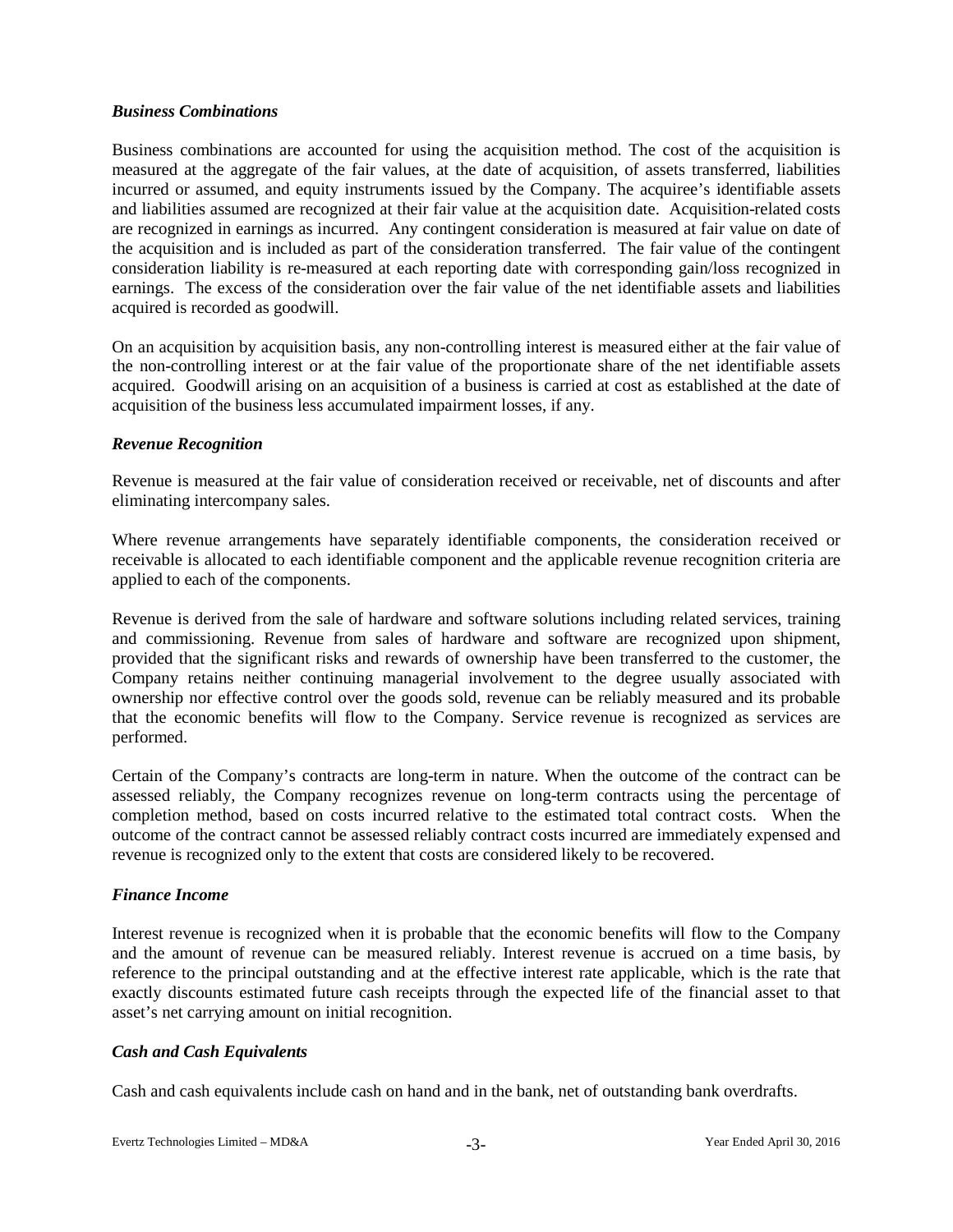# *Inventories*

Inventories consist of raw materials and supplies, work in progress and finished goods. Inventories are stated at the lower of cost and net realizable value. Cost is determined on a weighted average basis and includes raw materials, the cost of direct labour applied to the product and the overhead expense.

Net realizable value represents the estimated selling price for inventories less all estimated costs of completion and costs necessary to make the sale.

### *Property, Plant and Equipment*

Property, plant and equipment are stated at cost less accumulated depreciation and any recognized impairment loss. Where the costs of certain components of an item of property, plant and equipment are significant in relation to the total cost of the item, they are accounted for and depreciated separately. Depreciation expense is calculated based on depreciable amounts which is the cost of an asset less residual value and is recognized in earnings on a straight-line basis over the estimated useful life of the related asset. Borrowing costs are capitalized to the cost of qualifying assets that take a substantial period of time to be ready for their intended use.

The estimated useful lives are as follows:

| <b>Asset</b>                       | <b>Basis</b>  | Rate            |
|------------------------------------|---------------|-----------------|
| Office furniture and equipment     | Straight-line | 10 years        |
| Research and development equipment | Straight-line | 5 years         |
| Machinery and equipment            | Straight-line | $5 - 15$ years  |
| Leaseholds                         | Straight-line | 5 years         |
| <b>Building</b>                    | Straight-line | $10 - 40$ years |
| Airplanes                          | Straight-line | $10 - 20$ years |

The gain or loss arising on the disposal or retirement of an asset is determined as the difference between the sales proceeds and the carrying amount of the asset and is recognized in earnings.

The Company reviews the residual value, estimated useful life and the depreciation method at least annually.

#### *Impairment of Non-Financial Assets*

Goodwill is tested for impairment annually, or whenever events or changes in circumstances indicate that the carrying amount may be more than its recoverable amount. At each reporting period, the Company reviews the carrying amounts of its other non-financial assets to determine whether there is any indication that those assets have suffered an impairment loss. If any such indication exists, the recoverable amount of the asset is estimated in order to determine the extent of the impairment loss (if any). Where the asset does not generate cash inflows that are largely independent from other assets, the Company estimates the recoverable amount of the cash-generating unit ("CGU") to which the asset belongs. Goodwill is allocated to a group of CGU's based on the level at which it is monitored for internal reporting purposes.

Recoverable amount is the higher of fair value less costs to sell and value in use. In assessing value in use, the estimated future cash flows are discounted to their present value using a pre-tax discount rate that reflects current market assessments of the time value of money and the risks specific to the asset for which the estimates of future cash flows have not been adjusted.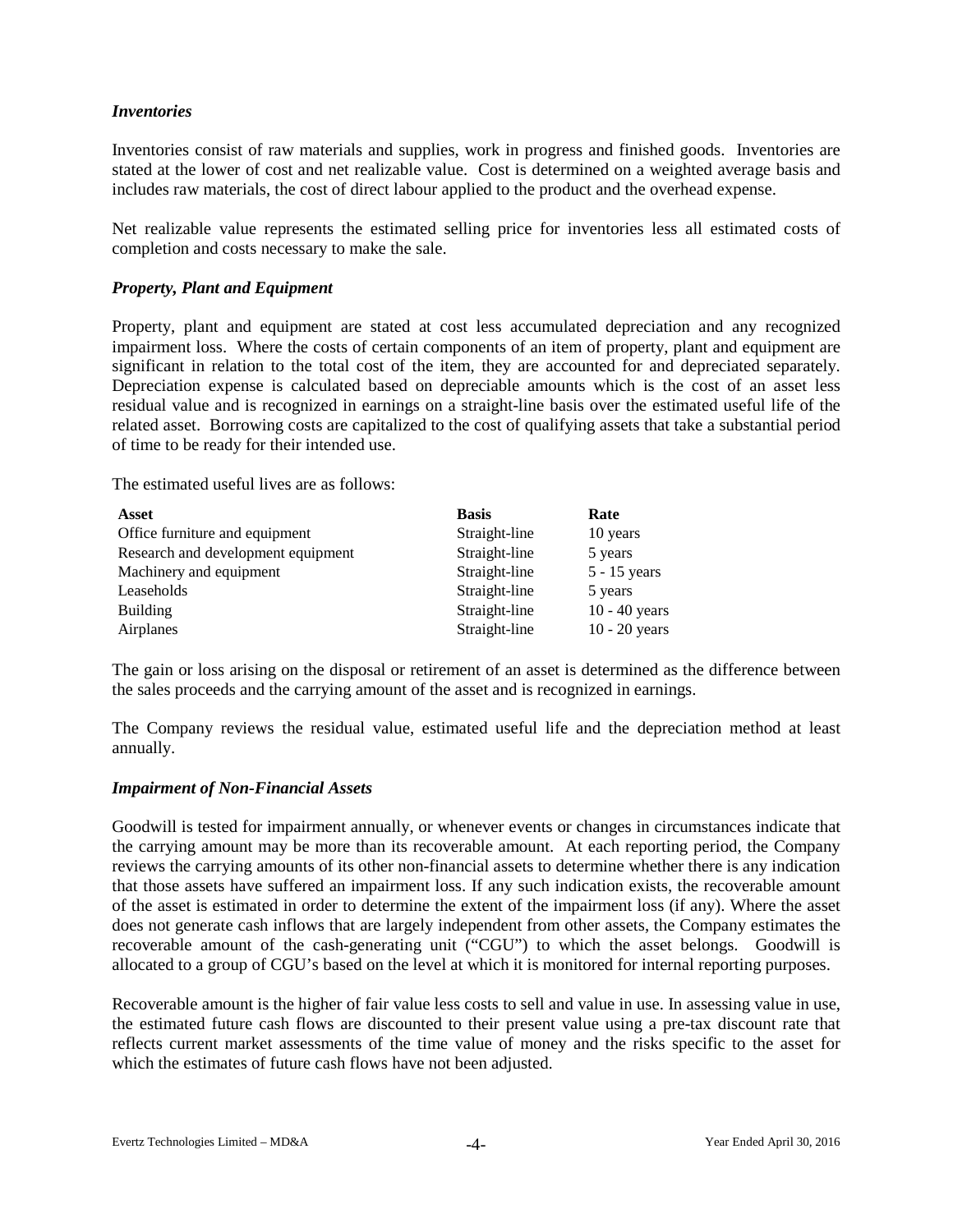If the recoverable amount of an asset or CGU is estimated to be less than its carrying amount, the carrying amount of the asset or CGU is reduced to its recoverable amount. An impairment loss relating to a CGU to which goodwill has been allocated, is allocated to the carrying amount of the goodwill first. An impairment loss is recognized immediately in earnings.

An impairment loss in respect of goodwill is not reversed. Where an impairment loss subsequently reverses for other non-financial assets, the carrying amount of the asset or CGU is increased to the revised estimate of its recoverable amount, but so that the increased carrying amount does not exceed the carrying amount that would have been determined had no impairment loss been recognized for the asset or CGU in prior years. A reversal of an impairment loss is recognized immediately in earnings.

### *Intangible Assets*

#### *Intangible Assets*

Intangible assets represent intellectual property acquired through business acquisitions and are recorded at cost less any impairment loss and are amortized using the straight–line method over a four–year period. The estimated useful life and amortization method are reviewed at the end of each reporting period.

### *Research and Development*

All research and development expenditures are expensed as incurred unless a development project meets the criteria for capitalization. Development expenditures are capitalized only if development costs can be measured reliably, the product or process is technically and commercially feasible, future economic benefits are probable and the Company intends to and has sufficient resources to complete development and to use or sell the asset. No internally generated intangible assets have been recognized to date.

Research and development expenditures are recorded gross of investment tax credits and related government grants. Investment tax credits for scientific research and experimental development are recognized in the period the qualifying expenditures are incurred if there is reasonable assurance that they will be realized.

# *Provisions*

Provisions are recognized when the Company has a present obligation (legal or constructive) as a result of a past event, it is probable that the Company will be required to settle that obligation and a reliable estimate can be made of the amount of the obligation.

The amount recognized as a provision is the best estimate of the consideration required to settle the present obligation at the reporting period, taking into account the risks and uncertainties surrounding the obligation. Where a provision is measured using the cash flows estimated to settle the present obligation, its carrying amount is the present value of those cash flows.

When some or all of the economic benefits required to settle a provision are expected to be recovered from a third party, a receivable is recognized as an asset if it is virtually certain that reimbursement will be received and the amount of the receivable can be measured reliably.

# *Leasing*

Leases are classified as finance leases whenever the terms of the lease transfer substantially all the risks and rewards of ownership to the lessee. All other leases are classified as operating leases.

Assets held under finance leases are recognised as assets of the Company at their fair value or, if lower, at the present value of the minimum lease payments, each determined at the inception of the lease. The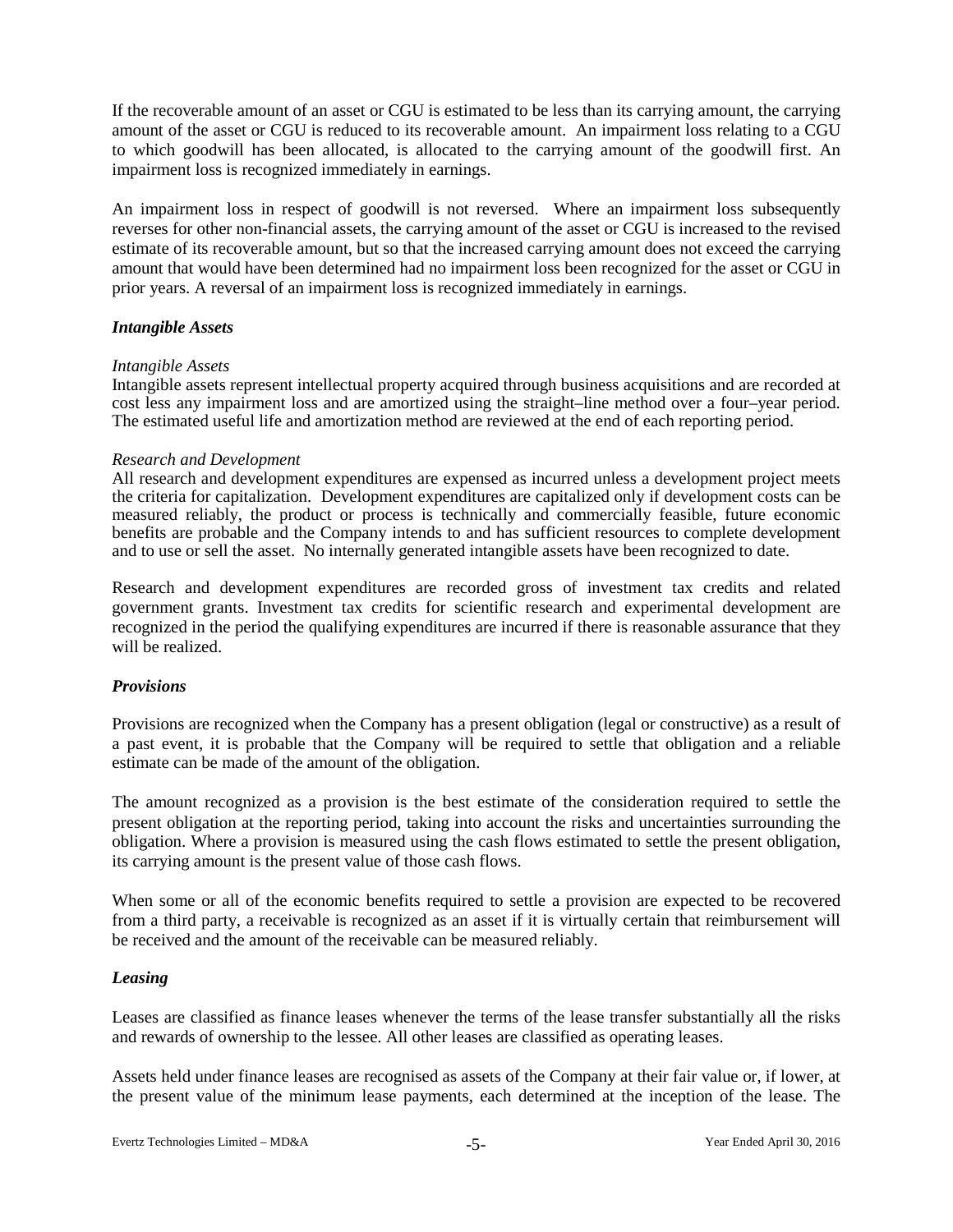corresponding liability to the lessor is included in the statement of financial position as a finance lease obligation.

Rentals payable under operating leases are charged to earnings on a straight-line basis over the term of the relevant lease.

# *Foreign Currency Translation*

The individual financial statements of each subsidiary entity are presented in the currency of the primary economic environment in which the entity operates (its functional currency). For the purpose of the consolidated financial statements, the results and financial position of each group entity are presented in Canadian dollars ("CDN"), which is the functional currency of the parent Company and the presentation currency for the financial statements.

In preparing the financial statements of the individual entities, transactions in currencies other than the entity's functional currency (foreign currencies) are recognized at the rates of exchange prevailing at the dates of the transactions. At the end of each reporting period, monetary items denominated in foreign currencies are retranslated at the rates prevailing at that date. Exchange differences are recognized in earnings in the period in which they arise. Non-monetary items that are measured in terms of historical cost in a foreign currency are not retranslated.

For the purpose of presenting consolidated financial statements, the assets and liabilities of the Company's foreign operations are expressed in Canadian dollars using exchange rates prevailing at the end of the reporting period. Income and expense items are translated at the average exchange rates for the period. Foreign currency gains and losses are recognized in other comprehensive earnings. The relevant amount in cumulative foreign currency translation adjustment is reclassified into earnings upon disposition or partial disposition of a foreign operation and attributed to non-controlling interests as appropriate.

#### *Income Taxes*

#### *Current Tax*

The tax currently payable is based on taxable profit for the year. Taxable profit differs from net earnings as reported in the statement of earnings because it excludes items of income or expense that are taxable or deductible in other years and it further excludes items that are never taxable or deductible. The Company's liability for current tax is calculated using tax rates that have been enacted or substantively enacted by the statement of financial position date.

#### *Deferred Tax*

Deferred tax is the tax expected to be payable or recoverable on unused tax losses and credits, as well as differences between the carrying amounts of assets and liabilities in the financial statements and the corresponding tax bases used in the computation of taxable profit. Deferred tax liabilities are generally recognized for all taxable temporary differences and deferred tax assets are recognized to the extent that it is probable that taxable profits will be available against which unused tax losses, credits and other deductible temporary differences can be utilized. Such assets and liabilities are not recognized if the temporary difference arises from the initial recognition of goodwill or from the initial recognition (other than in a business combination) of other assets and liabilities in a transaction that affects neither the taxable profit nor the accounting profit.

The carrying amount of deferred tax assets is reviewed at each reporting period and reduced to the extent that it is no longer probable that sufficient taxable profits will be available to allow all or part of the asset to be recovered.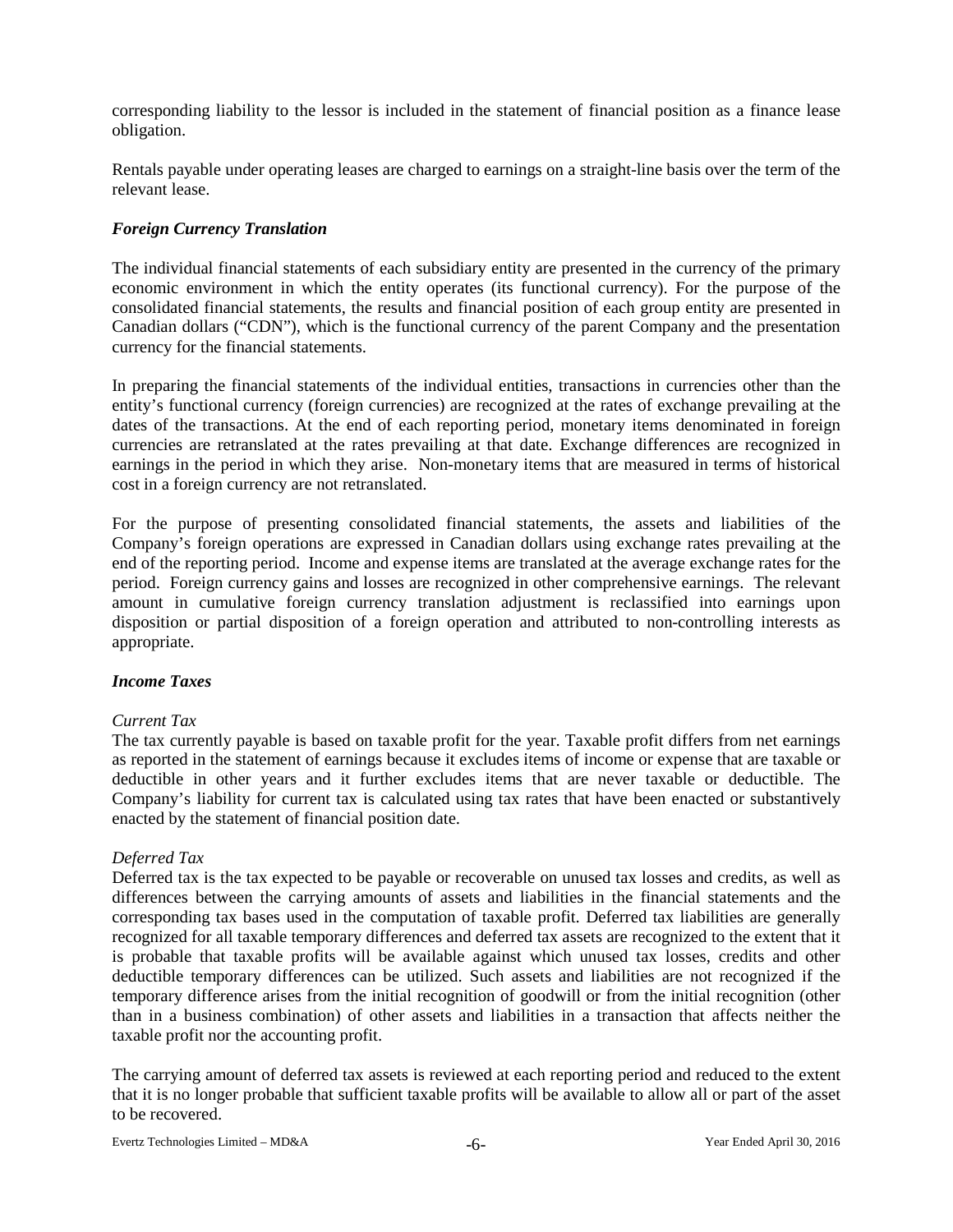Deferred tax is calculated at the tax rates that are expected to apply in the period when the liability is settled or the asset is realized. The measurement of deferred tax liabilities and assets reflects the tax consequences that would follow from the manner in which the Company expects, at the end of the reporting period, to recover or settle the carrying amount of its assets and liabilities. Deferred tax is charged or credited to earnings, except when it relates to items charged or credited directly to other comprehensive earnings or equity, in which case the deferred tax is also dealt with in other comprehensive earnings or equity.

### *Share Based Compensation*

Equity settled share based payments to employees and others providing similar services are measured at the fair value of the equity instruments at the grant date. Details regarding the determination of the fair value of equity settled share-based transactions are set out in note 13 of the financial statements.

The fair value determined at the grant date of the equity settled share-based payments is expensed on a straight-line basis over the vesting period of the option based on the Company's estimate of the number of equity instruments that will eventually vest. At each reporting period, the Company revises its estimate of the number of equity instruments expected to vest. The impact of the revision of the original estimates, if any, is recognized in earnings such that the cumulative expense reflects the revised estimate, with a corresponding adjustment to share based payment reserve.

Cash settled share based earnings to employees or others providing similar services are measured at the fair value of the instruments at the grant date. The fair value is recognized as an expense with a corresponding increase in liabilities over the vesting period of the option grant. At each reporting period, the Company revises its estimate of fair value and the number of instruments expected to vest. The impact of the revision of the original estimates, if any, is recognized in earnings such that the cumulative expense reflects the revised estimate, with a corresponding adjustment to liabilities.

# *Earnings Per Share*

The Company presents basic and diluted earnings per share ("EPS") data for its common shares. Basic EPS is calculated by dividing the net earnings attributable to shareholders by the weighted average number of common shares outstanding during the period. Diluted EPS is determined by adjusting the net earnings attributable to shareholders and the weighted average number of common shares outstanding for the effects of all potentially dilutive common shares, which is comprised of share options granted to employees with an exercise price below the average market price.

# *Finance Costs*

Finance costs directly attributable to the acquisition, construction or production of qualifying assets, which are assets that necessarily take a substantial period of time to get ready for their intended use or sale, are added to the cost of those assets, until such time as the assets are substantially ready for their intended use or sale.

Investment income earned on the temporary investment of specific borrowings pending their expenditure on qualifying assets is deducted from the borrowing costs eligible for capitalisation.

All other finance costs are recognized in earnings in the period in which they are incurred.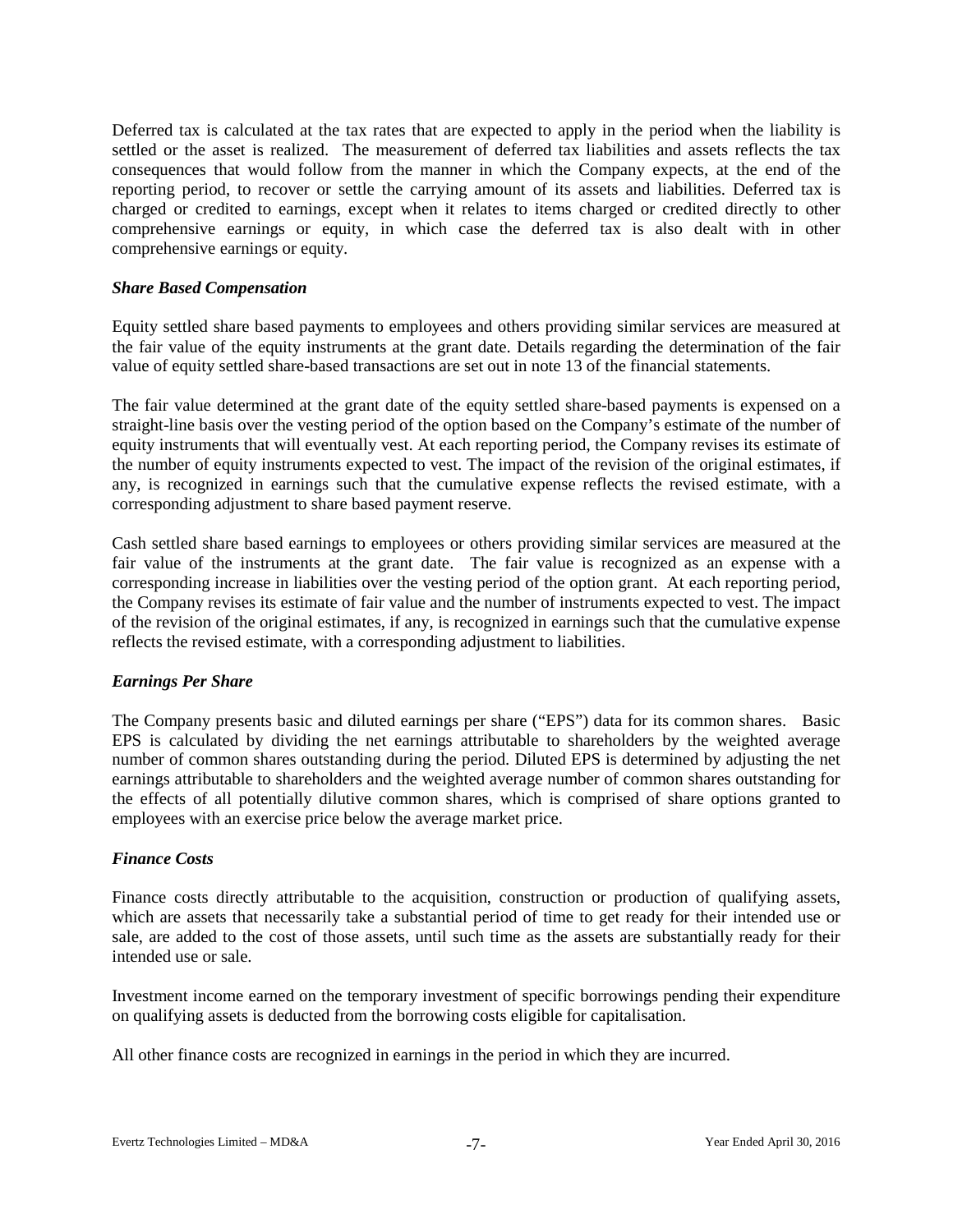### *Investment Tax Credits*

The Company is entitled to investment tax credits, which are earned as a percentage of eligible research and development expenditures incurred in each taxation year. Investment tax credits relate entirely to the Company's research and development expenses in the consolidated statements of earnings but are presented separately in the consolidated statements of earnings for information purposes. Investment tax credits are recognized and recorded within income tax receivable or as a reduction of income tax payable, when there is reasonable assurance they will be received.

### *Financial Instruments*

The Company's financial assets and liabilities which are initially recorded at fair value and subsequently measured based on their assigned classifications as follows:

| Category              | <b>Measurement</b> |
|-----------------------|--------------------|
| Loans and receivables | Amortized cost     |
| Loans and receivables | Amortized cost     |
| Other liabilities     | Amortized cost     |
| Other liabilities     | Amortized cost     |
|                       |                    |

# *Financial Assets*

All financial assets are initially measured at fair value, plus transaction costs, except for those financial assets classified as fair value through profit or loss, which are initially measured at fair value. Transaction costs in respect of financial instruments that are classified as fair value through profit or loss are recognized in earnings immediately. Transaction costs in respect of other financial instruments are included in the initial measurement of the financial instrument.

Financial assets are classified into the following specific categories: financial assets "at fair value through profit or loss" ("FVTPL"), "held-to-maturity" investments, "available-for-sale" ("AFS") financial assets and "loans and receivables". The classification depends on the nature and purpose of the financial assets and is determined at the time of initial recognition.

Financial assets at FVTPL are stated at fair value, with any gains or losses arising on re-measurement recognized in earnings.

#### *Impairment of Financial Assets*

Financial assets, other than those at FVTPL, are assessed for indicators of impairment at each reporting period. Financial assets are impaired where there is objective evidence that, as a result of one or more events that occurred after the initial recognition of the financial asset, the estimated future cash flows of the investment have been affected. For certain categories of financial assets, such as trade and other receivables, assets that are assessed not to be impaired individually are, in addition, assessed for impairment on a collective basis. Objective evidence of impairment of a financial asset can include a significant or prolonged decline in the fair value of an asset, default or delinquency by a debtor, indication that a debtor will enter bankruptcy or financial re-organization or the disappearance of an active market for a security.

For financial assets carried at amortized cost, the amount of the impairment is the difference between the asset's carrying amount and the present value of estimated future cash flows, discounted at the financial asset's original effective interest rate.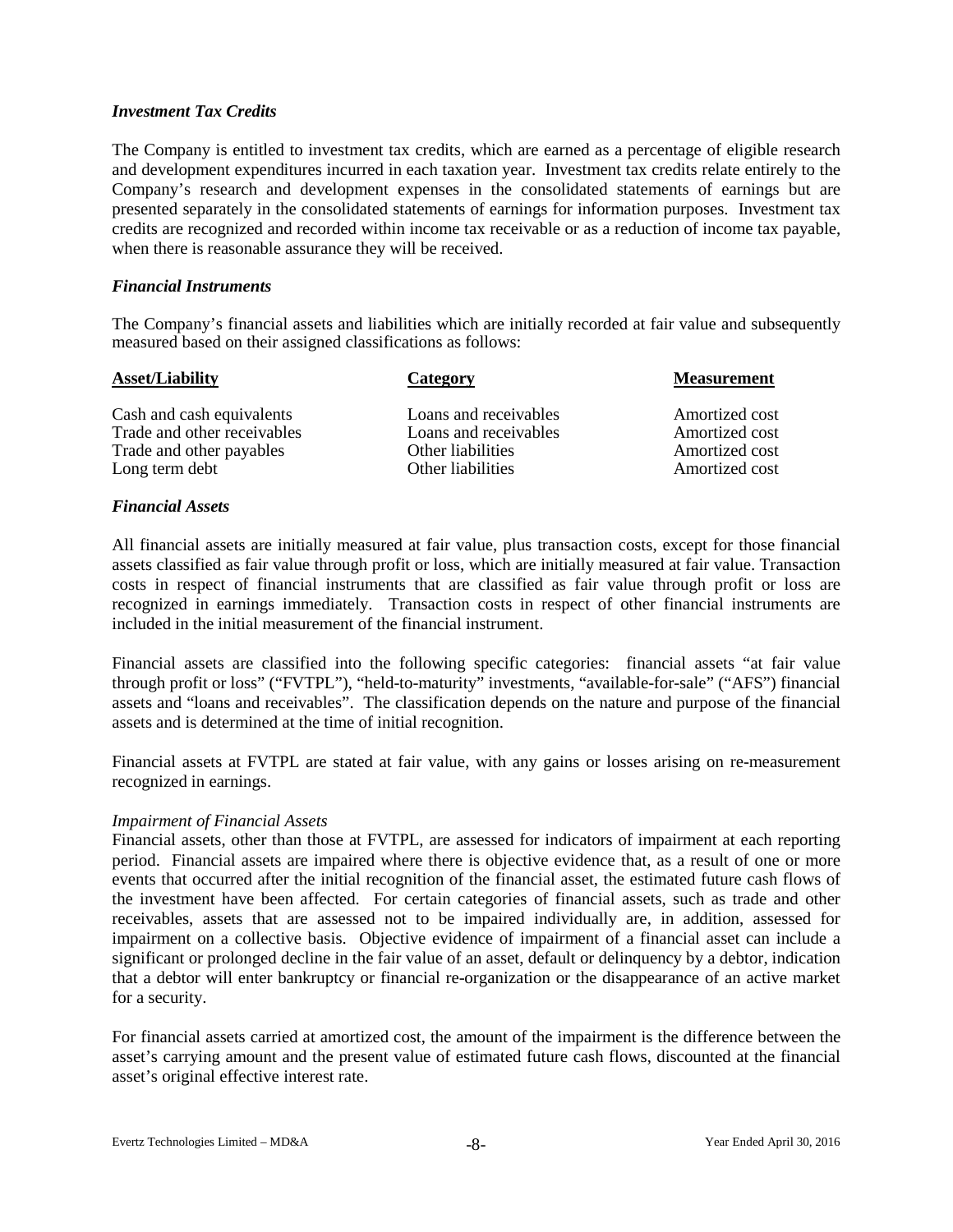The carrying amount of the financial asset is reduced by the impairment loss directly for all financial assets with the exception of trade receivables, where the carrying amount is reduced through the use of an allowance account. When a trade receivable is considered uncollectible, it is written off against the allowance account. Subsequent recoveries of amounts previously written off are credited against the allowance account. Changes in the carrying amount of the allowance account are recognized in earnings.

### *Financial Liabilities and Equity Instruments Issued by the Company*

Financial liabilities at FVTPL are stated at fair value, with any gains or losses arising on re-measurement recognized in earnings. The net gain or loss recognized in earnings incorporates any interest paid on the financial liability and is included in the "other income and expenses" line item in the consolidated statements of earnings.

An equity instrument is any contract that evidences a residual interest in the assets of an entity after deducting all of its liabilities. Equity instruments issued by the Company are recognized at the proceeds received, net of direct issue costs.

Other financial liabilities, including long term debt, are initially measured at fair value, net of transaction costs. Other financial liabilities are subsequently measured at amortized cost using the effective interest method, with interest expense recognized on an effective yield basis.

### *Use of Estimates and Judgments*

The preparation of financial statements in conformity with IFRS requires management to make judgments, estimates and assumptions that affect the reported amounts of assets and liabilities and disclosure of contingent assets and liabilities at the date of the financial statements and the reported amounts of revenues and expenses during the year. Consequently, actual results could differ from those estimates. Those estimates and underlying assumptions are reviewed on an ongoing basis. Revisions to accounting estimates are recognized in the period in which the estimate is revised and in any future periods affected. Significant estimates include the determination of the allowance for doubtful accounts for trade receivables, provision for inventory obsolescence, the useful life of property, plant and equipment for depreciation, amortization and valuation of net recoverable amount of property, plant and equipment, determination of fair value for share-based compensation, evaluating deferred income tax assets and liabilities, the determination of fair value of financial instruments and the likelihood of recoverability, and the determination of implied fair value of goodwill and implied fair value of assets and liabilities for purchase price allocation purposes and goodwill impairment test purposes.

Significant items requiring the use of judgment in application of accounting policies and assumptions include the determination of functional currencies, classification of financial instruments, classification of leases, application of the percentage of completion method on long-term contracts, degree of componentization applied when calculating amortization of property, plant and equipment, and identification of cash generating units for impairment testing purposes.

#### *Operating Segments*

An operating segment is a component of the Company that engages in business activities from which it may earn revenues and incur expenses, including revenues and expenses that relate to transactions with any of the Company's other components. The Company reviewed its operations and determined that it operates a single reportable segment, the television broadcast equipment market. The single reportable operating segment derives its revenue from the sale of hardware and software solutions including related services, training and commissioning.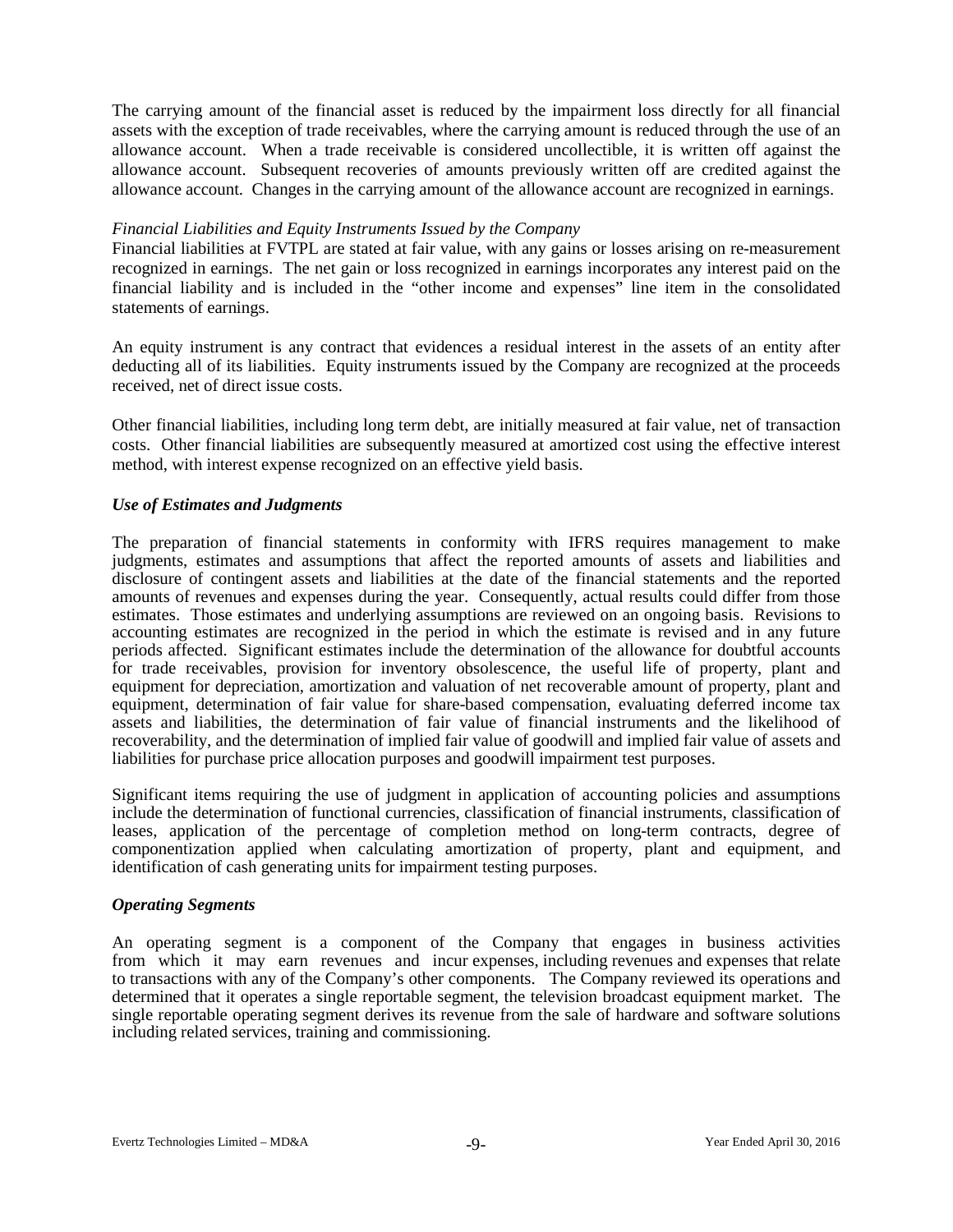# **Changes in Accounting Policies**

# **New and Revised IFRSs Issued but Not Yet Effective**

Following is a listing of amendments, revisions and new International Financial Reporting Standards issued but not yet effective. Unless otherwise indicated, earlier application is permitted. The Company has not yet determined the impact of the adoption of the following standards.

### *Financial Instruments*

IFRS 9, *Financial instruments* ("IFRS 9") was issued by the IASB in July 2014 and will replace IAS 39, *Financial Instruments: Recognition and Measurement* ("IAS 39"). IFRS 9 introduces new requirements for the financial reporting of financial assets and financial liabilities. IFRS 9 is effective for annual periods beginning on or after January 1, 2018.

### *Revenue*

IFRS 15, *Revenue from contracts with customers* ("IFRS 15") was issued by the IASB in May 2014 and will replace IAS 11, *Construction Contracts* and IAS 18 *Revenue*. IFRS 15 specifies how and when revenue will be recognized. IFRS 15 is effective for annual periods beginning on or after January 1, 2018.

### *Leases*

IFRS 16, *Leases* ("IFRS 16") was issued by the IASB in January 2016 and will replace IAS 17, *Leases*. IFRS 16 introduces a single accounting model for lessees and for all leases with a term of more than 12 months, unless the underlying asset is of low value. A lessee will be required to recognize a right-of-use asset, representing its right to use the underlying asset, and a lease liability, representing its obligation to make lease payments. IFRS 16 is effective for annual periods beginning on or after January 1, 2019.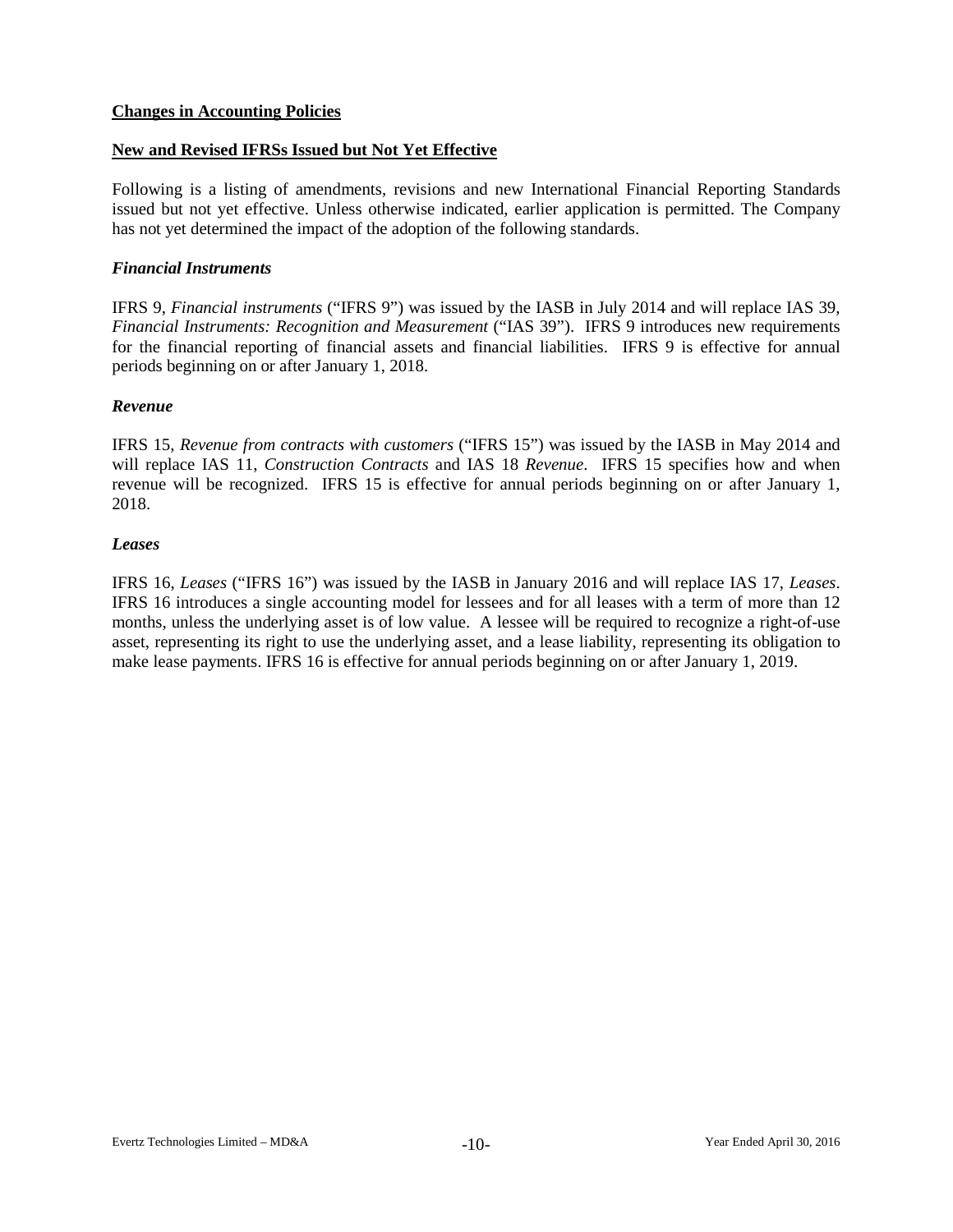# **YEAR END HIGHLIGHTS**

Revenue increased to \$381.6 million for the year ended April 30, 2016 as compared to \$363.6 million for the year ended April 30, 2015.

For the year ended April 30, 2016, net earnings were \$70.9 million as compared to \$66.4 million for the year ended April 30, 2015 and fully diluted earnings per share were \$0.94 as compared to \$0.87 for the year ended April 30, 2015.

Gross margin during the year ended April 30, 2016 was 57.0% as compared to 56.7% for the year ended April 30, 2015.

Selling and administrative expenses for the year ended April 30, 2016 was \$61.0 million as compared to the year ended April 30, 2015 of \$58.8 million. As a percentage of revenue, selling and administrative expenses totaled 16.0% for the year ended April 30, 2016 as opposed to 16.2% for the year ended April 30, 2015.

Research and development ("R&D") expenses were \$66.9 million for the year ended April 30, 2016 as compared to \$64.3 million for the year ended April 30, 2015.

Cash and cash equivalents were \$123.1 million and working capital was \$314.9 million as at April 30, 2016 as compared to cash and cash equivalents of \$100.7 million and working capital of \$294.9 million as at April 30, 2015.

# **HIGHLIGHTS FROM THE FOURTH QUARTER**

Revenue increased by \$4.4 million or 5% for the three months ended April 30, 2016 when compared to the same period ended April 30, 2015. Revenue increased in the United States/Canada region by 2% Revenue increased in the International region by 7%.

Fully diluted EPS was \$0.11 for the three months ended April 30, 2016 as compared to \$0.15 for the period ended April 30, 2015.

Foreign exchange loss during the quarter was \$11.8 million, predominately driven by the decrease in value of the US dollar against the Canadian dollar since January 31, 2016.

Selling and administrative expenses increased by \$0.7 million for the three months ended April 30, 2016 when compared to the same period ended April 30, 2015. Selling and administrative expenses were approximately 16.9% of revenue for the three months ended April 30, 2016 as compared to approximately 16.9% of revenue for the same period ended April 30, 2015.

Research and development expenses decreased by \$0.3 million for the three months ended April 30, 2016 when compared to the same period ended April 30, 2015. Research and development expenses represented approximately 17.9% of revenue for the three months ended April 30, 2016 as compared to approximately 19.2% for the same period ended April 30, 2015.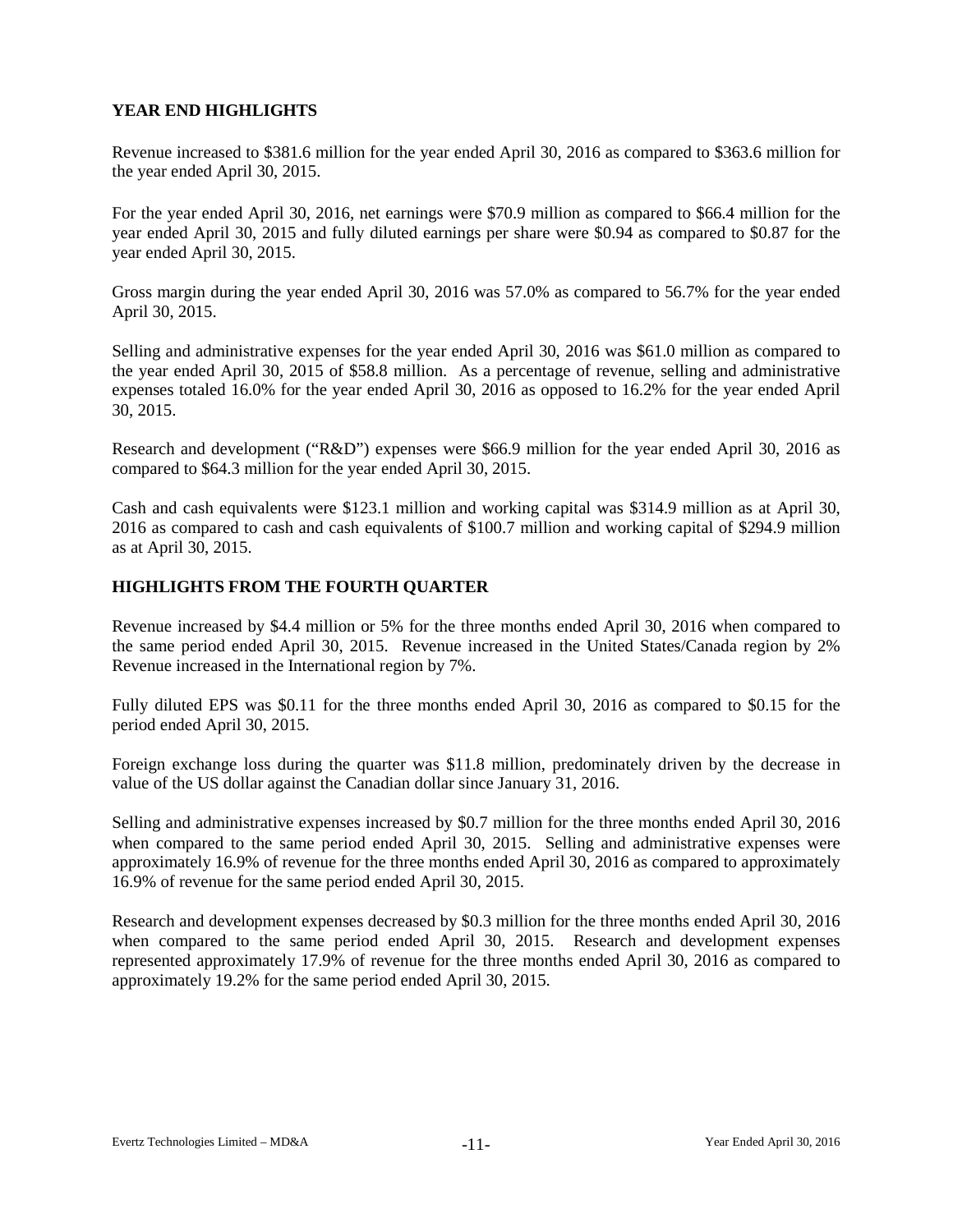# **Selected Consolidated Financial Information**

(in thousands of dollars except earnings per share and share data)

|                                                       |               |               | <b>Year Ended</b> |               |
|-------------------------------------------------------|---------------|---------------|-------------------|---------------|
|                                                       |               |               | April 30,         |               |
|                                                       | 2016          |               | 2015              | 2014          |
| Revenue                                               | \$<br>381,550 | $\mathsf{\$}$ | 363,606           | \$<br>325,524 |
| Cost of goods sold                                    | 164,172       |               | 157,475           | 139,338       |
| Gross margin                                          | 217,378       |               | 206,131           | 186,186       |
| Expenses                                              |               |               |                   |               |
| Selling and administrative                            | 60,986        |               | 58,833            | 55,162        |
| General                                               | 6,200         |               | 6,136             | 6,874         |
| Research and development                              | 66,892        |               | 64,332            | 60,196        |
| Investment tax credits                                | (10, 495)     |               | (10,263)          | (12,292)      |
| Foreign exchange gain                                 | (2,638)       |               | (1,411)           | (6,917)       |
|                                                       | 120,945       |               | 117,627           | 103,023       |
| Earnings before undernoted                            | 96,433        |               | 88,504            | 83,163        |
| Finance income                                        | 772           |               | 830               | 2,001         |
| Finance costs                                         | (534)         |               | (240)             | (398)         |
| Other income and expenses                             | 124           |               | 325               | 38            |
| Earnings before income taxes                          | 96,795        |               | 89,419            | 84,804        |
| Provision for (recovery of) income taxes              |               |               |                   |               |
| Current                                               | 24,582        |               | 25,154            | 24,529        |
| Deferred                                              | 1,327         |               | (2, 145)          | (3,264)       |
|                                                       | 25,909        |               | 23,009            | 21,265        |
| Net earnings for the year                             | \$<br>70,886  | \$            | 66,410            | \$<br>63,539  |
| Net earnings attributable to non-controlling interest | \$<br>667     | \$            | 910               | \$<br>404     |
| Net earnings attributable to shareholders             | 70,219        |               | 65,500            | 63,135        |
| Net earnings for the year                             | \$<br>70,886  | \$            | 66,410            | \$<br>63,539  |
| Earnings per share                                    |               |               |                   |               |
| Basic                                                 | \$<br>0.94    | \$            | 0.88              | \$<br>0.85    |
| Diluted                                               | \$<br>0.94    | \$            | 0.87              | \$<br>0.85    |

| <b>Consolidated Balance Sheet Data</b>         |    |            |               | As at      |               |            |
|------------------------------------------------|----|------------|---------------|------------|---------------|------------|
|                                                |    |            |               | April 30,  |               |            |
|                                                |    | 2016       |               | 2015       |               | 2014       |
| Cash and cash equivalents                      | \$ | 123,102    | <sup>\$</sup> | 100,681    | \$            | 101,956    |
| Inventory                                      | \$ | 155,957    | <sup>\$</sup> | 154,259    | \$            | 134,561    |
| Working capital                                | \$ | 314,912    | -S            | 294.895    | \$            | 273,914    |
| Total assets                                   | \$ | 448.314    | -S            | 426,162    | <sup>\$</sup> | 401,280    |
| Shareholders' equity                           | \$ | 366,205    | \$            | 353,471    | \$            | 333,478    |
| Number of common shares outstanding:           |    |            |               |            |               |            |
| Basic                                          |    | 74,188,746 |               | 74,459,346 |               | 74,310,146 |
| Fully-diluted                                  |    | 78,595,246 |               | 79,195,846 |               | 79,513,846 |
| Weighted average number of shares outstanding: |    |            |               |            |               |            |
| Basic                                          |    | 74,360,423 |               | 74,399,096 |               | 74,064,205 |
| Fully-diluted                                  |    | 74,843,493 |               | 75,033,398 |               | 74,485,461 |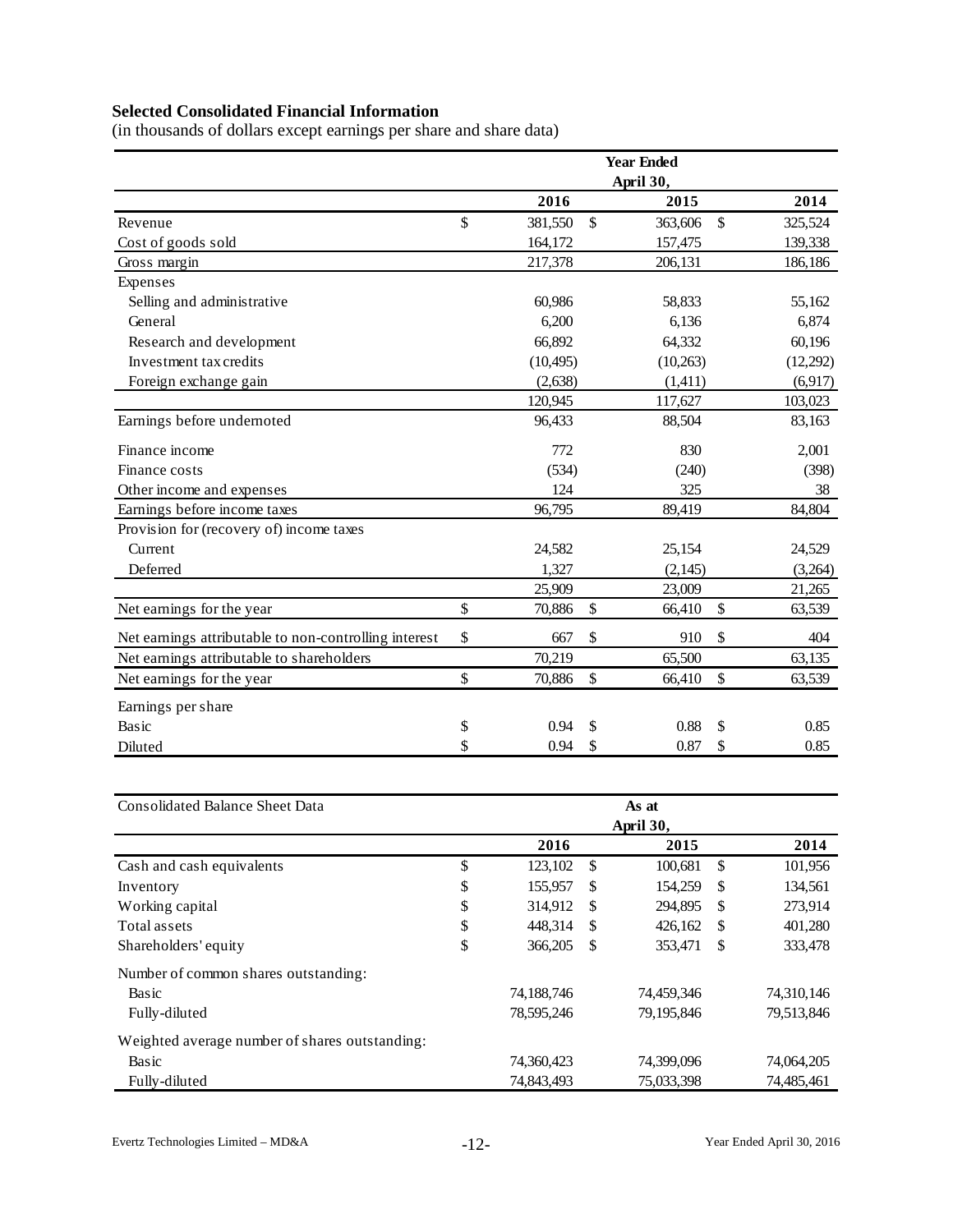#### **Consolidated Statement of Operations Data**

|                                                       | 2016       | 2015       | 2014       |
|-------------------------------------------------------|------------|------------|------------|
| Revenue                                               | 100.0%     | 100.0%     | 100.0%     |
| Cost of goods sold                                    | 43.0%      | 43.3%      | 42.8%      |
| Gross margin                                          | 57.0%      | 56.7%      | 57.2%      |
| Expenses                                              |            |            |            |
| Selling and administrative                            | 16.0%      | 16.2%      | 16.9%      |
| General                                               | 1.6%       | 1.6%       | 2.1%       |
| Research and development                              | 17.5%      | 17.7%      | 18.5%      |
| Investment tax credits                                | $(2.7\%)$  | $(2.8\%)$  | $(3.8\%)$  |
| Foreign exchange gain                                 | (0.7%)     | $(0.4\%)$  | $(2.1\%)$  |
|                                                       | 31.7%      | 32.3%      | 31.6%      |
| Earnings before undernoted                            | 25.3%      | 24.4%      | 25.6%      |
| Finance income                                        | 0.2%       | 0.2%       | 0.6%       |
| Finance costs                                         | $(0.1\%)$  | $(0.1\%)$  | $(0.1\%)$  |
| Other income and expenses                             | 0.0%       | 0.1%       | 0.0%       |
| Earnings before income taxes                          | 25.4%      | 24.6%      | 26.1%      |
| Provision for (recovery of) income taxes              |            |            |            |
| Current                                               | 6.4%       | 6.9%       | 7.6%       |
| Deferred                                              | 0.4%       | $(0.6\%)$  | $(1.0\%)$  |
|                                                       | 6.8%       | 6.3%       | 6.6%       |
| Net earnings for the year                             | 18.6%      | 18.3%      | 19.5%      |
| Net earnings attributable to non-controlling interest | 0.2%       | 0.3%       | 0.1%       |
| Net earnings attributable to shareholders             | 18.4%      | 18.0%      | 19.4%      |
| Net earnings for the year                             | 18.6%      | 18.3%      | 19.5%      |
| Earnings per share:                                   |            |            |            |
| <b>Basic</b>                                          | \$<br>0.94 | \$<br>0.88 | \$<br>0.85 |
| Diluted                                               | \$<br>0.94 | \$<br>0.87 | \$<br>0.85 |

#### **REVENUE AND EXPENSES**

#### *Revenue*

The Company generates revenue principally from the sale of software, equipment, and technology solutions to content creators, broadcasters, specialty channels and television service providers.

The Company markets and sells its products and services through both direct and indirect sales strategies. The Company's direct sales efforts focus on large and complex end-user customers. These customers have long sales cycles typically ranging from four to eight months before an order may be received by the Company for fulfillment.

The Company monitors revenue performance in two main geographic regions: (i) United States/Canada and (ii) International.

The Company currently generates approximately 50% to 60% of its revenue in the United States/Canada. The Company recognizes the opportunity to more aggressively target markets in other geographic regions and intends to invest in personnel and infrastructure in those markets.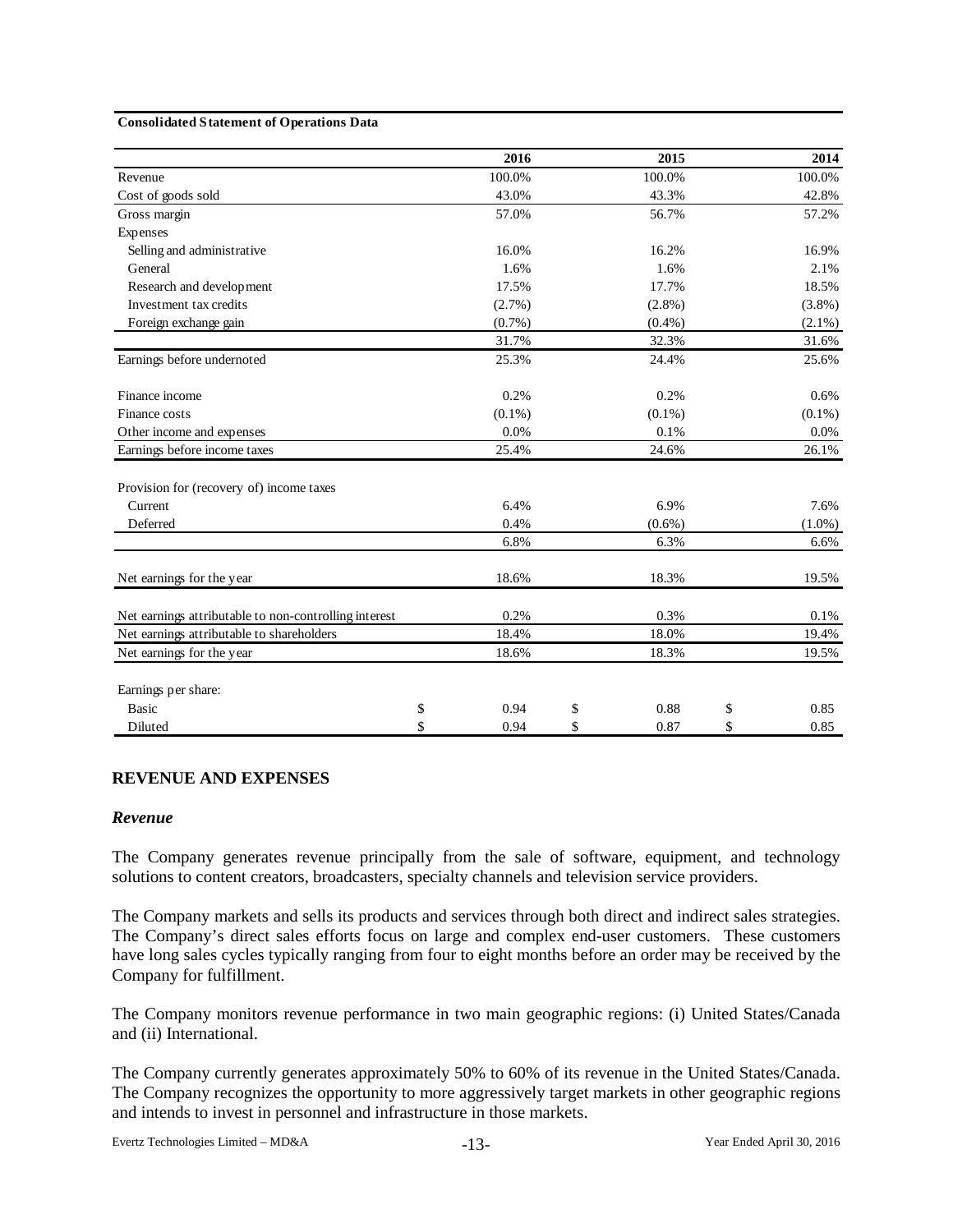While a significant portion of the Company's expenses are denominated in Canadian dollars, the Company collects substantially all of its revenues in currencies other than the Canadian dollar and therefore has significant exposure to fluctuations in foreign currencies, in particular the US dollar. Approximately 75% to 85% of the Company's revenues are denominated in US dollars.

### *Revenue*

| (In thousands of Canadian dollars) | <b>Year Ended</b><br>April 30, |         |  |         |  |         |
|------------------------------------|--------------------------------|---------|--|---------|--|---------|
|                                    |                                | 2016    |  | 2015    |  | 2014    |
| United States/Canada               |                                | 216,009 |  | 204.453 |  | 172,280 |
| International                      |                                | 165.541 |  | 159.153 |  | 153,244 |
|                                    |                                | 381,550 |  | 363,606 |  | 325,524 |

Total revenue for the year ended April 30, 2016 was \$381.6 million, an increase of \$18.0 million or 5% as compared to revenue of \$363.6 million for the year ended April 30, 2015.

Revenue in the United States/Canada region was \$216.0 million for the year ended April 30, 2016, an increase of \$11.5 million or 6%, when compared to revenue of \$204.5 million for the year ended April 30, 2015.

Revenue in the International region was \$165.6 million for the year ended April 30, 2016, an increase of \$6.4 million or 4% as compared to revenue of \$159.2 million for the year ended April 30, 2015.

## *Cost of Sales*

Cost of sales consists primarily of costs of manufacturing and assembly of products. A substantial portion of these costs is represented by components and compensation costs for the manufacture and assembly of products. Cost of sales also includes related overhead, certain depreciation, final assembly, quality assurance, inventory management and support costs. Cost of sales also includes the costs of providing services to clients, primarily the cost of service-related personnel.

# *Gross Margin*

| (In thousands of Canadian dollars, | <b>Year Ended</b> |         |  |         |  |         |
|------------------------------------|-------------------|---------|--|---------|--|---------|
| except for percentages)            | April 30,         |         |  |         |  |         |
|                                    |                   | 2016    |  | 2015    |  | 2014    |
| Gross margin                       |                   | 217,378 |  | 206,131 |  | 186,186 |
| Gross margin % of sales            |                   | 57.0%   |  | 56.7%   |  | 57.2%   |

Gross margin for the year ended April 30, 2016 was \$217.4 million, compared to \$206.1 million for the year ended April 30, 2015. As a percentage of revenue, the gross margin was 57.0% for the year ended April 30, 2016, as compared to 56.7% for the year ended April 30, 2015.

Gross margins vary depending on the product mix, geographic distribution and competitive pricing pressures and currency fluctuations. For the year ended April 30, 2016 the gross margin, as a percentage of revenue, was in the Company's projected range. The pricing environment continues to be very competitive with substantial discounting by our competition.

The Company expects that it will continue to experience competitive pricing pressures. The Company continually seeks to build its products more efficiently and enhance the value of its product and service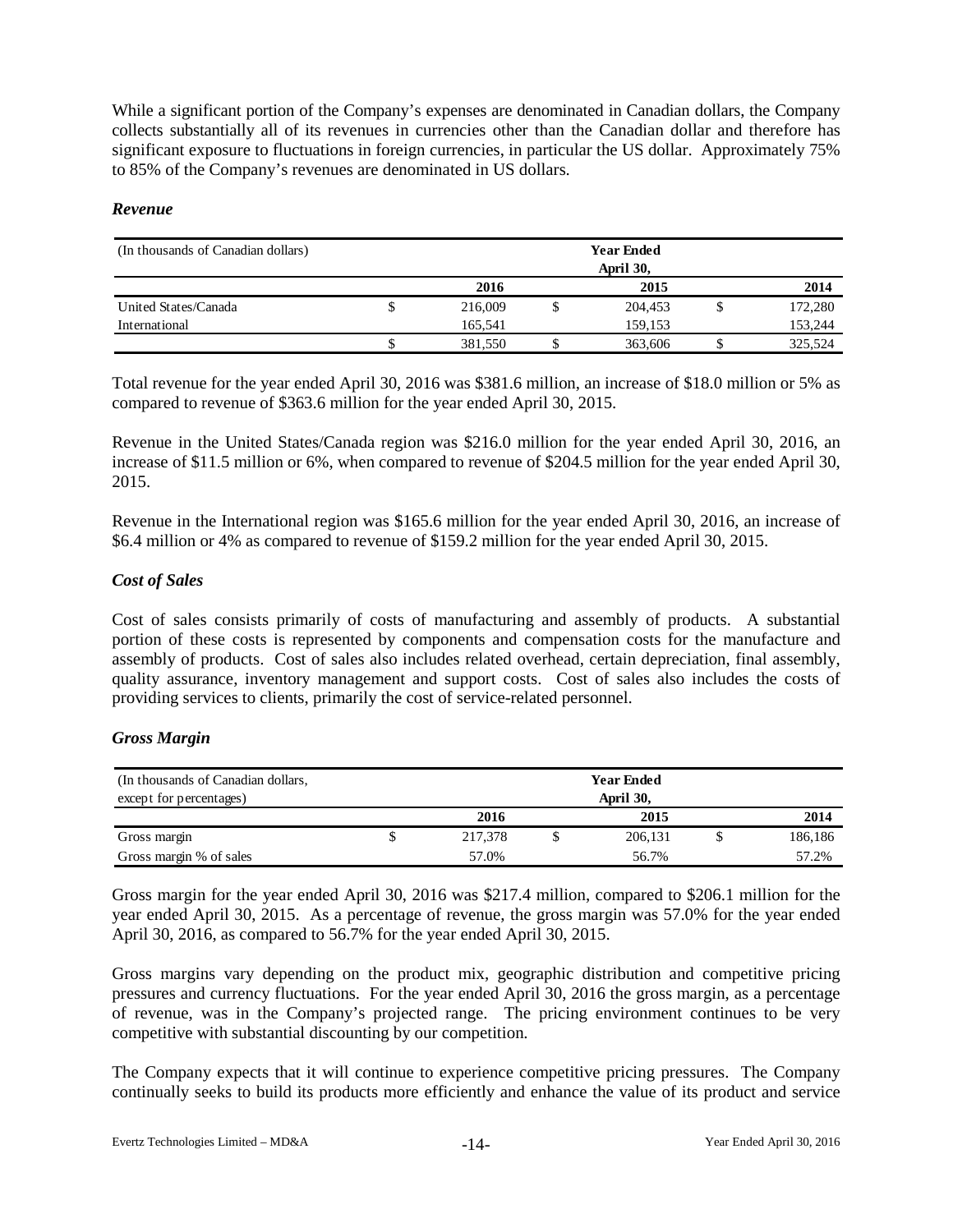offerings in order to reduce the risk of declining gross margin associated with the competitive environment.

# *Operating Expenses*

The Company's operating expenses consist of: (i) selling, administrative and general; (ii) research and development and (iii) foreign exchange.

Selling expenses primarily relate to remuneration of sales and technical personnel. Other significant cost components include trade show costs, advertising and promotional activities, demonstration material and sales support. Selling and administrative expenses relate primarily to remuneration costs of related personnel, legal and professional fees, occupancy and other corporate and overhead costs. The Company also records certain depreciation amortization and share based compensation charges as general expenses. For the most part, selling, administrative and general expenses are fixed in nature and do not fluctuate directly with revenue. The Company's selling expenses tend to fluctuate in regards to the timing of trade shows, sales activity and sales personnel.

The Company invests in research and development to maintain its position in the markets it currently serves and to enhance its product portfolio with new functionality and efficiencies. Although the Company's research and development expenditures do not fluctuate directly with revenues, it monitors this spending in relation to revenues and adjusts expenditures when appropriate. Research and development expenditures consist primarily of personnel costs and material costs. Research and development expenses are presented on a gross basis (without deduction of research and development tax credits). Research and development tax credits associated with research and development expenditures are shown separately under research and development tax credits.

# *Selling and Administrative*

| (In thousands of Canadian dollars,    | <b>Year Ended</b> |  |        |  |        |
|---------------------------------------|-------------------|--|--------|--|--------|
| except for percentages)               | April 30.         |  |        |  |        |
|                                       | 2016              |  | 2015   |  | 2014   |
| Selling and administrative            | 60.986            |  | 58.833 |  | 55,162 |
| Selling and administrative % of sales | 16.0%             |  | 16.2%  |  | 16.9%  |

Selling and administrative expenses excludes stock based compensation, operation of non-production property, plant and equipment, and amortization of intangibles. Selling and administrative expenses for the year ended April 30, 2016 were \$61.0 million or 16.0% of revenue, as compared to selling and administrative expenses of \$58.8 million or 16.2% of revenue for the year ended April 30, 2015.

The increase of \$2.2 million was largely a result of the increased translation costs of the US dollar and UK Sterling denominated expenses, partially offset by a decrease in selling expenses in the International region.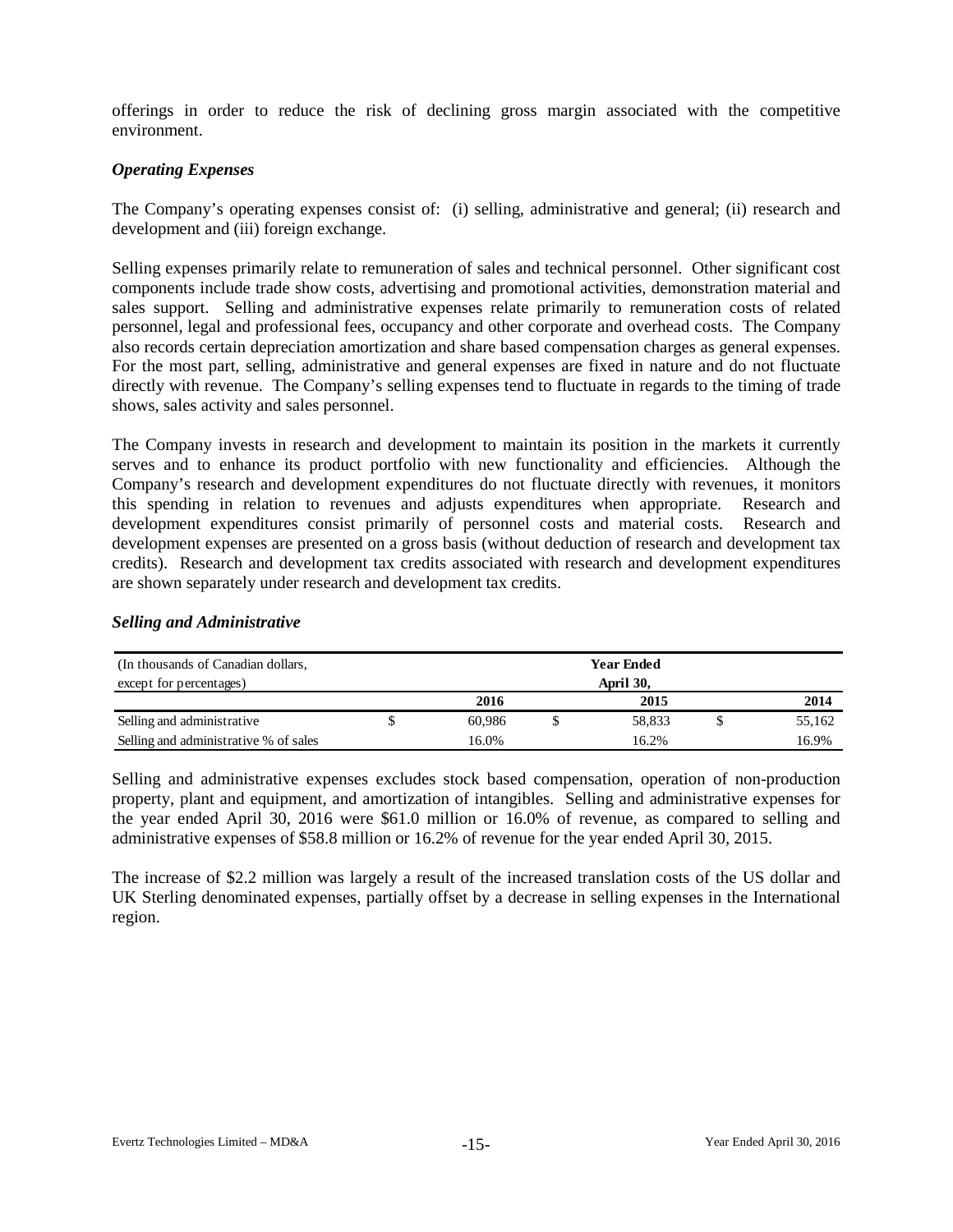### *Research and Development (R&D)*

| (In thousands of Canadian dollars,  | <b>Year Ended</b> |  |        |  |        |
|-------------------------------------|-------------------|--|--------|--|--------|
| except for percentages)             | April 30,         |  |        |  |        |
|                                     | 2016              |  | 2015   |  | 2014   |
| Research and development expenses   | 66.892            |  | 64.332 |  | 60,196 |
| Research and development % of sales | 17.5%             |  | 17.7%  |  | 18.5%  |

For the year ended April 30, 2016, gross R&D expenses increased to \$66.9 million, an increase of 4% or \$2.6 million as compared to an expense of \$64.3 million for the year ended April 30, 2015.

The increase of \$2.6 million was predominantly a result of planned growth of R&D personnel during fiscal 2016 as well as increased translation costs associated with UK Sterling denominated expenses.

### *Foreign Exchange*

For the year ended April 30, 2016, the foreign exchange gain was \$2.6 million, as compared to a foreign exchange gain for the year ended April 30, 2015 of \$1.4 million. The current year gain was predominantly driven by the increase in the value of the US dollar against the Canadian dollar since April 30, 2015.

#### *Finance Income, Finance Costs, Other Income and Expenses*

For the year ended April 30, 2016, finance income, finance costs, other income and expenses netted to a gain of \$0.4 million.

# **LIQUIDITY AND CAPITAL RESOURCES**

| Liquidity and Capital Resources               | <b>Year Ended</b><br>April 30, |         |    |         |  |  |
|-----------------------------------------------|--------------------------------|---------|----|---------|--|--|
| (in thousands of dollars except ratios)       |                                |         |    |         |  |  |
| Key Balance Sheet Amounts and Ratios:         |                                | 2016    |    | 2015    |  |  |
| Cash and cash equivalents                     | \$                             | 123,102 | \$ | 100,681 |  |  |
| Working capital                               | S                              | 314,912 | \$ | 294,895 |  |  |
| Long-term assets                              | \$                             | 61.257  | \$ | 67,393  |  |  |
| Long-term debt                                |                                | 888     | \$ | 996     |  |  |
| Days sales outstanding in accounts receivable |                                | 93      |    | 96      |  |  |

| <b>Statement of Cash Flow Summary</b> |                   |           |           |           |  |  |  |
|---------------------------------------|-------------------|-----------|-----------|-----------|--|--|--|
|                                       | <b>Year Ended</b> |           |           |           |  |  |  |
|                                       |                   |           | April 30, |           |  |  |  |
|                                       |                   | 2016      |           | 2015      |  |  |  |
| Operating activities                  | \$                | 91,181    | Φ         | 54,357    |  |  |  |
| Investing activities                  | S                 | (3,854)   | \$        | (8,148)   |  |  |  |
| Financing activities                  | \$                | (59, 439) | \$        | (49, 522) |  |  |  |
| Net increase (decrease) in cash       |                   | 22,421    |           | (1,275)   |  |  |  |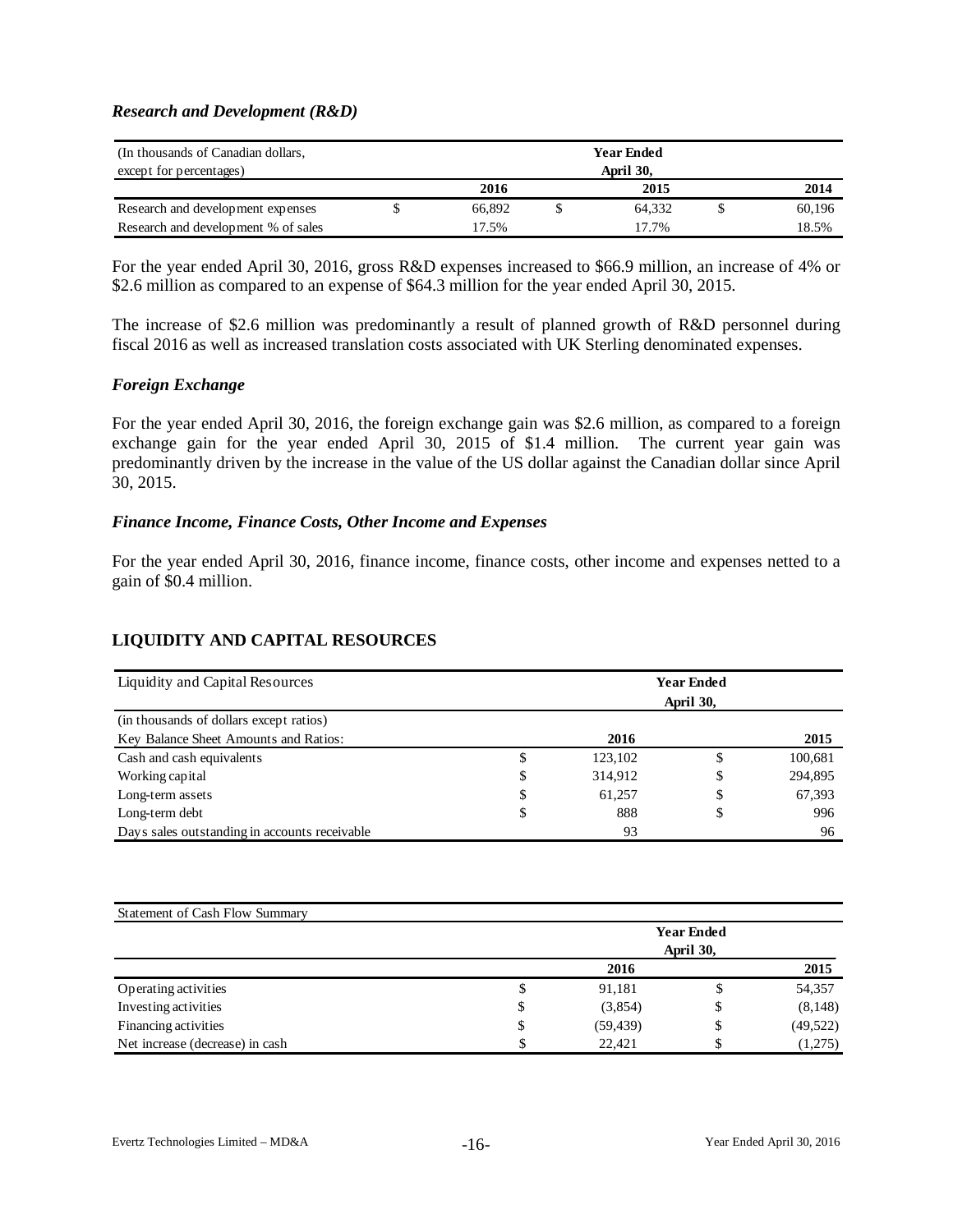# *Operating Activities*

For the year ended April 30, 2016, the Company generated cash for operations of \$91.2 million, compared to cash generated of \$54.4 million for the year ended April 30, 2015. Excluding the effects of the changes in non-cash working capital and current taxes, the Company generated cash from operations of \$85.5 million for the year ended April 30, 2016 compared to \$78.7 million for the year ended April 30, 2015.

### *Investing Activities*

The Company used cash for investing activities of \$3.9 million for the year ended April 30, 2016 which was predominantly from for the acquisition of capital assets.

### *Financing Activities*

For the year ended April 30, 2016, the Company used cash from financing activities of \$59.4 million, which was principally driven by dividends paid of \$54.2 million and the repurchase of Capital Stock costing \$9.4 million, partially offset by the issuance of Capital Stock pursuant to the Company's Stock Option Plan of \$4.4 million.

# **WORKING CAPITAL**

As at April 30, 2016, the Company had cash and cash equivalents of \$123.1 million, compared to \$100.7 million at April 30, 2015.

The Company had working capital of \$314.9 million as at April 30, 2016 compared to \$294.9 million as at April 30, 2015.

The Company believes that the current balance in cash and plus future cash flow from operations will be sufficient to finance growth and related investment and financing activities in the foreseeable future.

Day sales outstanding in accounts receivable were 93 days at April 30, 2016 as compared to 96 for April 30, 2015.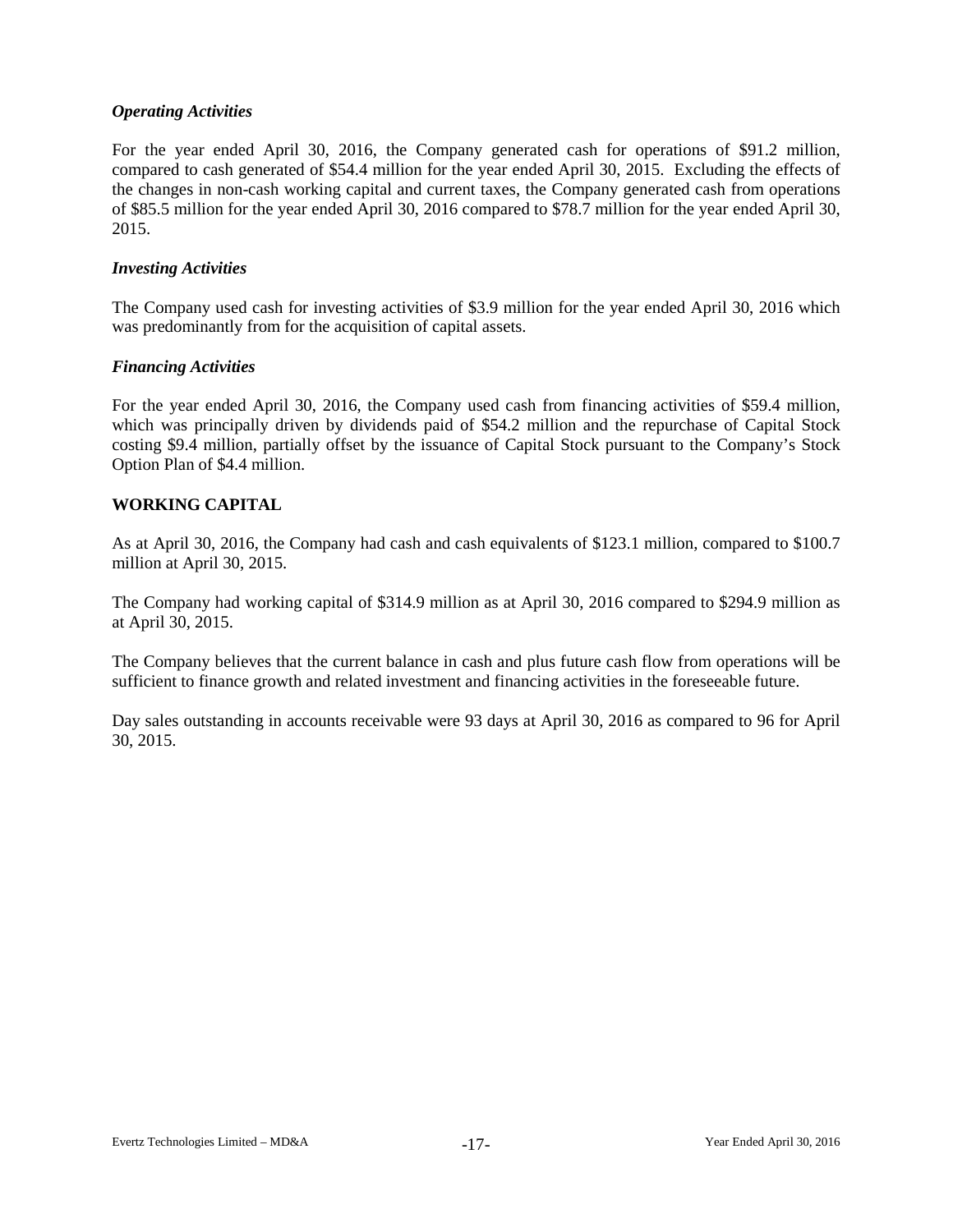# **SHARE CAPITAL STRUCTURE**

Authorized capital stock consists of an unlimited number of common and preferred shares.

|                                       |            | <b>Year Ended</b> |  |
|---------------------------------------|------------|-------------------|--|
|                                       | April 30,  |                   |  |
|                                       | 2016       | 2015              |  |
| Common shares                         | 74,188,746 | 74,459,346        |  |
| Stock options granted and outstanding | 4,406,500  | 4,736,500         |  |

### **FINANCIAL INSTRUMENTS**

The Company's financial instruments consist of cash and cash equivalents, trade and other receivables, trade and other payables and long term debt. Unless otherwise noted, it is management's opinion that the Company is not exposed to significant interest or credit risks arising from these financial instruments. The Company estimates the fair value of these instruments approximates the carrying values as listed below.

### *Fair Values and Classification of Financial Instruments:*

The following summarizes the significant methods and assumptions used in estimating the fair values of financial instruments:

- I. Quoted prices (unadjusted) in active markets for identical assets or liabilities.
- II. Inputs other than quoted prices included in level I that are observable for the asset or liability, either directly or indirectly. Cash and cash equivalents, trade and other receivables, trade and other payables, and long-term debt fair value measurements have been measured within level II.
- III. Inputs for the asset or liability that are not based on observable market data.

# **CONTRACTUAL OBLIGATIONS**

The following table sets forth the Company's contractual obligations as at April 30, 2016:

|                      | Payments Due by Period |                  |       |  |           |           |      |            |     |  |  |  |  |
|----------------------|------------------------|------------------|-------|--|-----------|-----------|------|------------|-----|--|--|--|--|
| (In thousands)       | Total                  | Less than 1 Year |       |  | 2-3 Years | 4-5 Years |      | Thereafter |     |  |  |  |  |
| Operating leases     | 1.981                  |                  | 4.004 |  | 6.350     |           | .276 |            | 351 |  |  |  |  |
| Other long-term debt | 1.126                  |                  | 238   |  | 375       |           | 363  |            | 150 |  |  |  |  |
|                      | 3.107                  | J                | 4.242 |  | 6.725     |           | .639 |            | 501 |  |  |  |  |

#### **OFF-BALANCE SHEET FINANCING**

The Company does not have any off-balance sheet arrangements.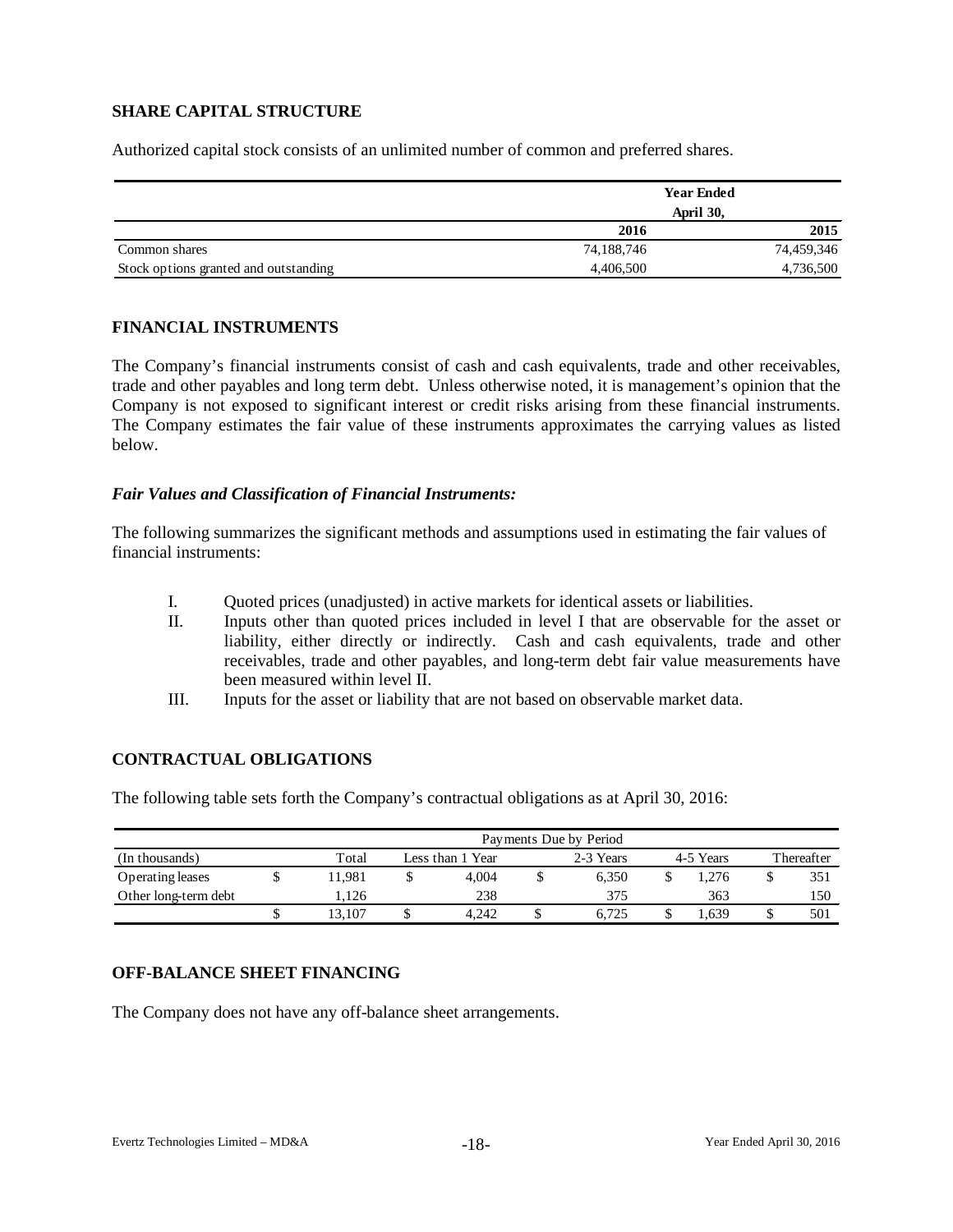# **RELATED PARTY TRANSACTIONS**

In the normal course of business, we may enter into transactions with related parties. These transactions occur under market terms consistent with the terms of transactions with unrelated arms-length third parties. The Company continues to lease a premise from a company in which two shareholders' each indirectly hold a 10% interest, continues to lease a facility from a company in which two shareholders each indirectly hold a 20% interest, continues to lease a facility for manufacturing where two shareholders indirectly own 100% interest, continues to lease a facility from a company in which two shareholders each indirectly own a 35% interest and continues to lease a facility with a director who indirectly owns 100%.

# **SELECTED CONSOLIDATED QUARTERLY FINANCIAL INFORMATION**

The following table sets out selected consolidated financial information for each of the eight quarters ended April 30, 2016. In the opinion of management, this information has been prepared on the same basis as the audited consolidated financial statements. The operating results for any quarter should not be relied upon as any indication of results for any future period.

|                          | <b>Ouarter Ending</b> |          |          |          |     |         |                      |          |          |          |          |          |          |          |          |          |
|--------------------------|-----------------------|----------|----------|----------|-----|---------|----------------------|----------|----------|----------|----------|----------|----------|----------|----------|----------|
| (In thousands)           | 2016                  |          |          | 2015     |     |         |                      |          |          |          |          | 2014     |          |          |          |          |
| (Unaudited)              | Apr $30$              |          | Jan 31   |          |     | Oct 31  |                      | July 31  |          | Apr $30$ | Jan 31   |          | Oct 31   |          | July 31  |          |
| Revenue                  |                       | \$96,367 |          | \$99,754 | \$  | 100,560 |                      | \$84,869 |          | \$91,977 |          | \$90,726 |          | \$82,889 |          | \$98,014 |
| Cost of goods sold       | 41,343                |          | 42,763   |          |     | 43,026  | 37,040               |          | 39,249   |          | 39,709   |          | 36,324   |          | 42,193   |          |
| Gross margin             |                       | \$55,024 |          | \$56,991 | \$. | 57,534  |                      | \$47,829 |          | \$52,728 |          | \$51,017 |          | \$46,565 |          | \$55,821 |
| Operating expenses       |                       | 43,713   |          | 23,960   |     | 30,819  |                      | 22,453   |          | 38,145   |          | 23,139   |          | 27,037   |          | 29,306   |
| Earnings from operations |                       | \$11,311 |          | \$33,031 | \$  | 26,715  |                      | \$25,376 |          | \$14,583 |          | \$27,878 |          | \$19,528 |          | \$26,515 |
| Non-operating income     | (4)                   |          | 200      |          | 168 |         | (2)                  |          | 323      | 314      |          | 12       |          | 266      |          |          |
| Earnings before taxes    | \$11,307              |          | \$33,231 |          | \$. | 26,883  | \$25,374<br>\$14,906 |          |          | \$28,192 |          | \$19,540 |          | \$26,781 |          |          |
| Net earnings             | 8,097<br>\$           |          | \$24,225 |          | \$. | 19,486  |                      | \$18,411 | \$10,926 |          | \$21,014 |          | \$14,149 |          | \$19,411 |          |
|                          |                       |          |          |          |     |         |                      |          |          |          |          |          |          |          |          |          |
| Net earnings per share:  |                       |          |          |          |     |         |                      |          |          |          |          |          |          |          |          |          |
| Basic                    | \$                    | 0.11     | \$       | 0.33     | \$  | 0.26    | \$.                  | 0.25     | \$       | 0.15     | \$       | 0.28     | \$       | 0.19     | \$       | 0.26     |
| <b>Diluted</b>           | \$                    | 0.11     | \$       | 0.32     | \$  | 0.26    | \$                   | 0.25     | \$       | 0.15     | \$       | 0.28     | \$       | 0.19     | \$       | 0.26     |
| Dividends per share:     | \$                    | 0.18     | \$       | 0.18     |     | 0.18    | \$                   | 0.18     | \$       | 0.18     |          | 0.18     |          | 0.16     | \$       | 0.16     |

The Companies revenue and corresponding earnings can vary from quarter to quarter depending on the delivery requirements of our customers. Our customers can be influenced by a variety of factors including upcoming sports or entertainment events as well as their access to capital. Net earnings represent net earnings attributable to shareholders.

# **DISCLOSURE CONTROLS AND PROCEDURES**

Management, including the Chief Executive Officer and Chief Financial Officer, has evaluated the effectiveness of the Company's disclosure controls and procedures (as defined in National Instrument 52- 109 of the Canadian Securities Administrators) as of April 30, 2016.

Management has concluded that, as of April 30, 2016, the Company's disclosure controls and procedures were effective to provide reasonable assurance that material information relating to the Company would be made known to them by others within the Company, particularly during the period in which this report was being prepared.